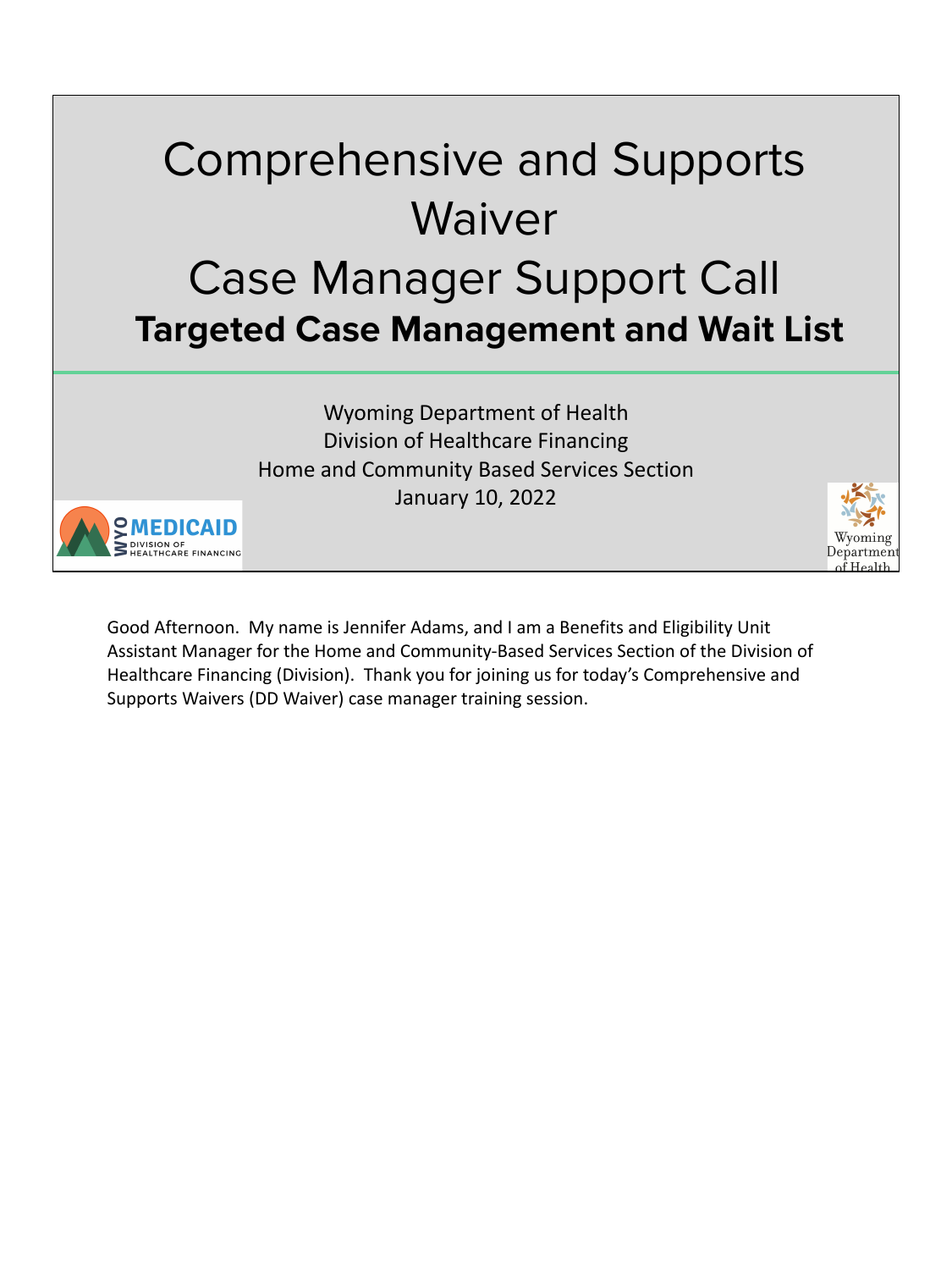

- Process for placing a participant on the Supports Waiver waitlist
- Process for funding a participant from the waitlist onto the Supports Waiver
- **Case manager's responsibilities** to the participant while they are on the waitlist.

The purpose of this training is to discuss the process for placing a participant on, and funding them off of, the Supports Waiver wait list, and the case manager's responsibilities to the participant while they are on the waitlist.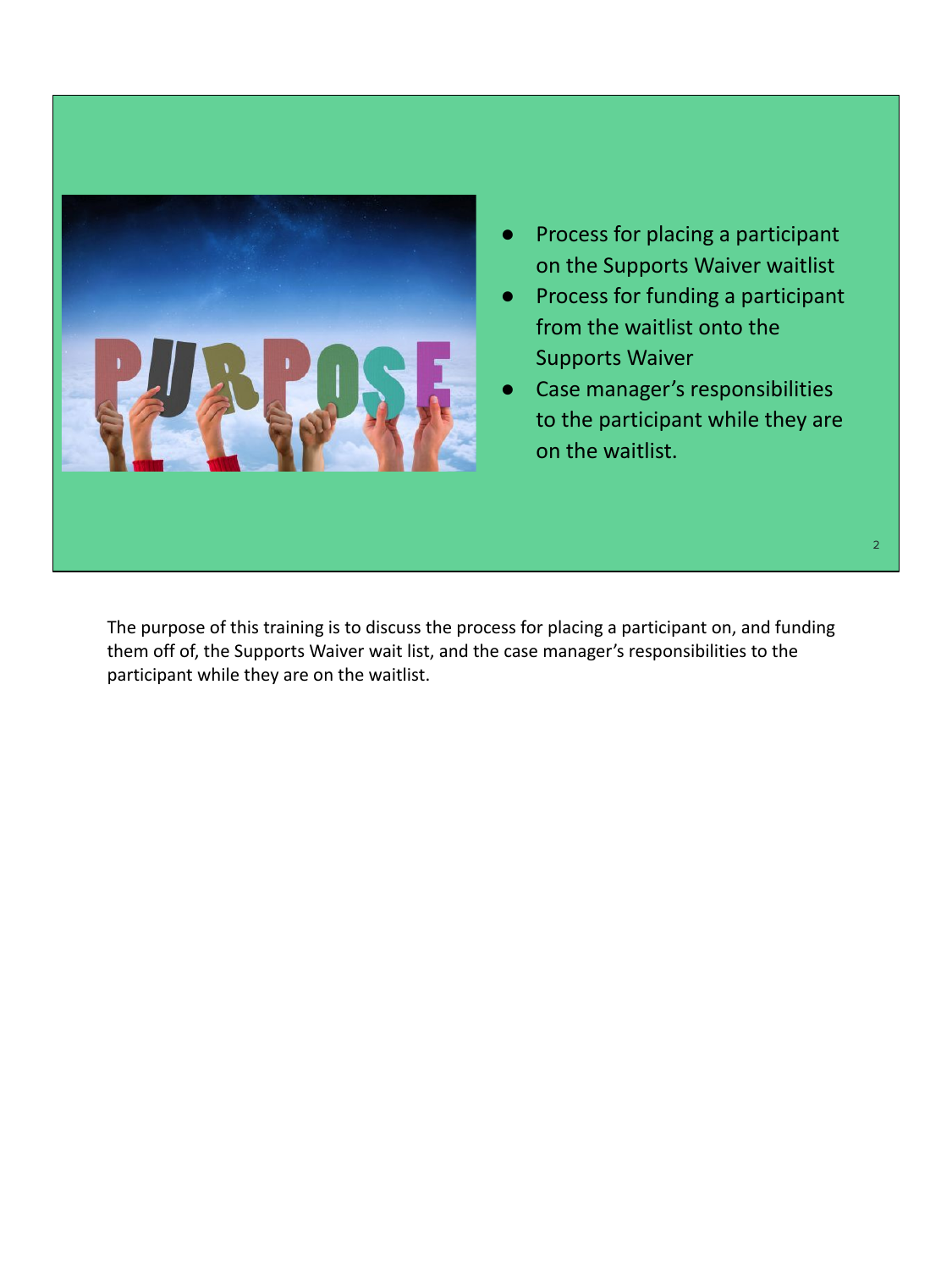#### **Training Highlights**

- Eligibility and funding notifications
- Targeted case management requirements
- Targeted case management plan of care

At the end of this training, the following topics will have been introduced and explained:

- We will review how and when eligible individuals are notified of their eligibility, placed on the waiting list, and notified about funding once it is available.
- We will discuss targeted case management and the requirements of the service.
- Finally, we will discuss the targeted case management plan of care.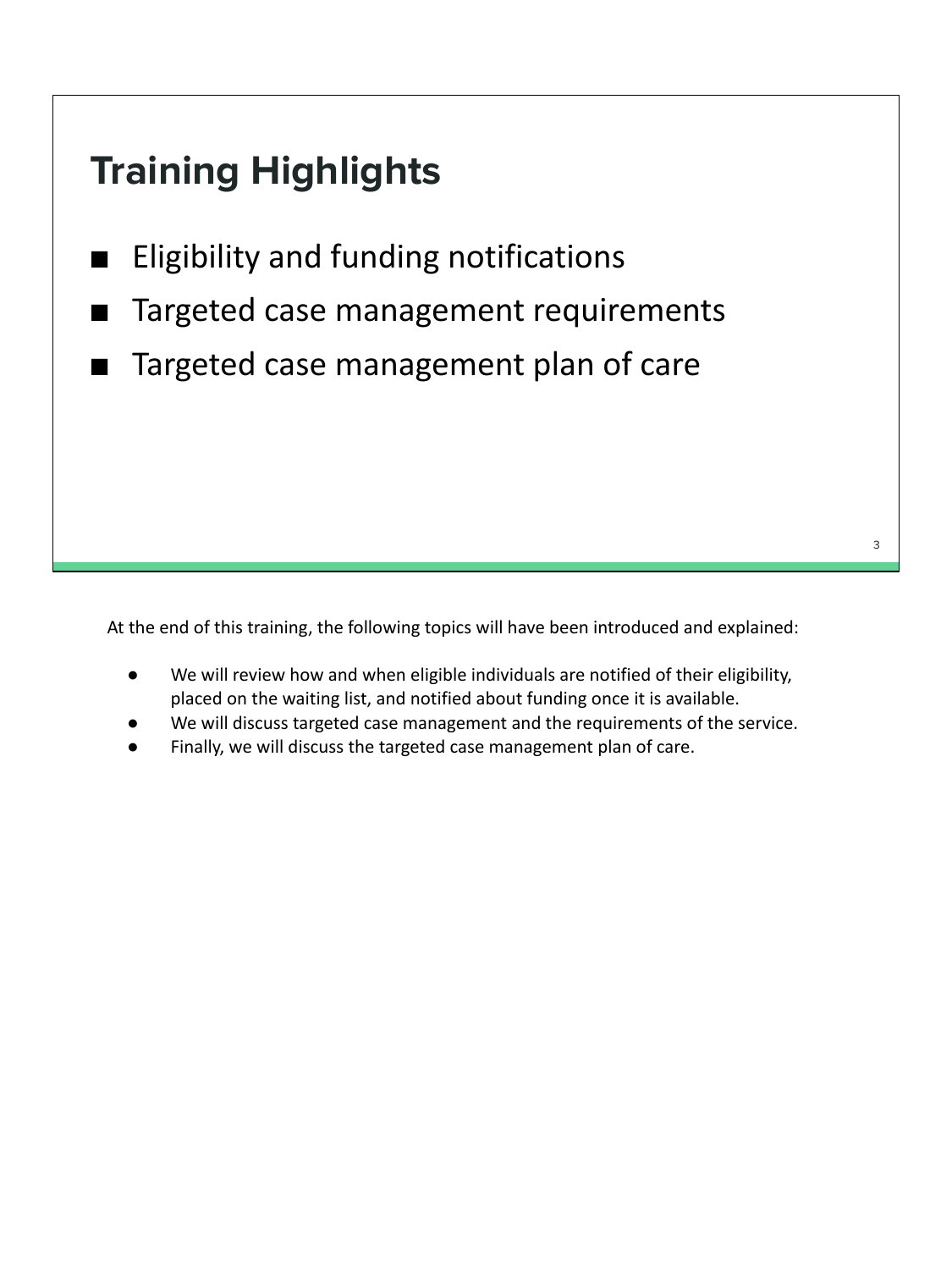

Case managers must ensure that the participant's choices are being honored and respected.

4

Choice is a basic tenet of home and community-based waiver services. Participants must have the freedom to choose the services they receive and who provides their services, where they live, with whom they spend time, what they want for their future, and if the waiver is right for them. Having choice is paramount to human dignity.

In order for an eligible individual to make an informed decision, they must be aware of the steps necessary to become an active participant of the waiver. It is the case manager's responsibility to provide this information, develop a plan of care that represents the participant's choices, and keep the participant informed. When providing targeted case management, case managers must ensure that the participant's choices are being honored and respected.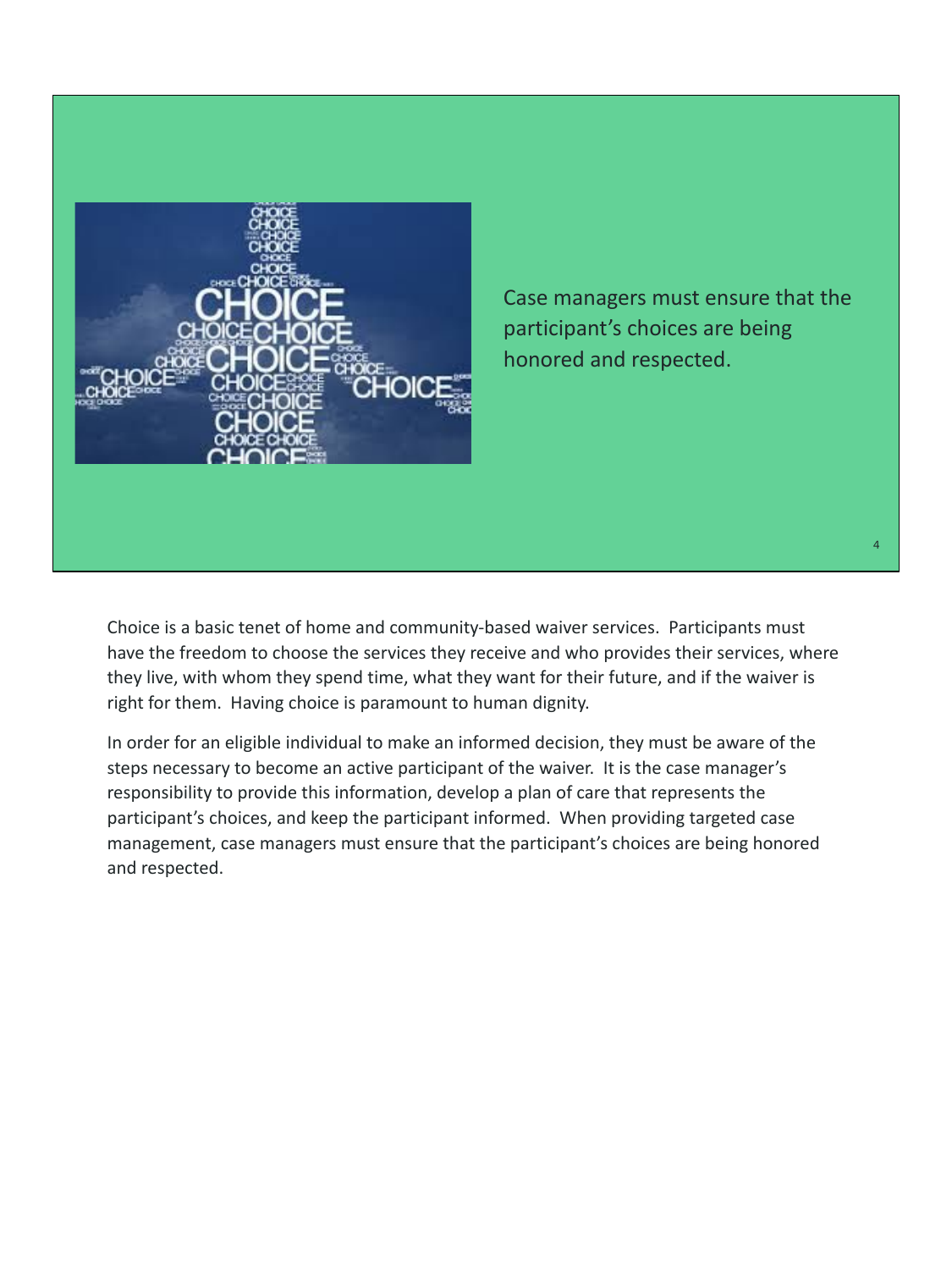### **Authorities and Resources That Support Division Expectations**

- Chapters 45 and 46 of the Department of Health's Medicaid Rules
- Supports and Comprehensive Waiver agreements
	- Appendix B Participant Access and Eligibility
- Medicaid State Plan

Chapter 45, Section 9 of the Department of Health's Medicaid Rules establishes rules for case managers, including timelines that the case manager must meet when completing participant eligibility paperwork.

Chapter 46, Section 13 of the Department of Health's Medicaid Rules establishes rules related to the Supports Waiver wait list. Additionally, Appendix B of both the Comprehensive and Supports Waiver establishes how people access the waivers, and the steps the Division is required to take if funding opportunities are not immediately available.

The DD Waiver programs fall under the Wyoming Medicaid umbrella, and as such all providers must adhere to Medicaid State Plan requirements. The Medicaid State Plan establishes the requirements for targeted case management (TCM), which case managers are required to provide while participants are waiting for waiver services.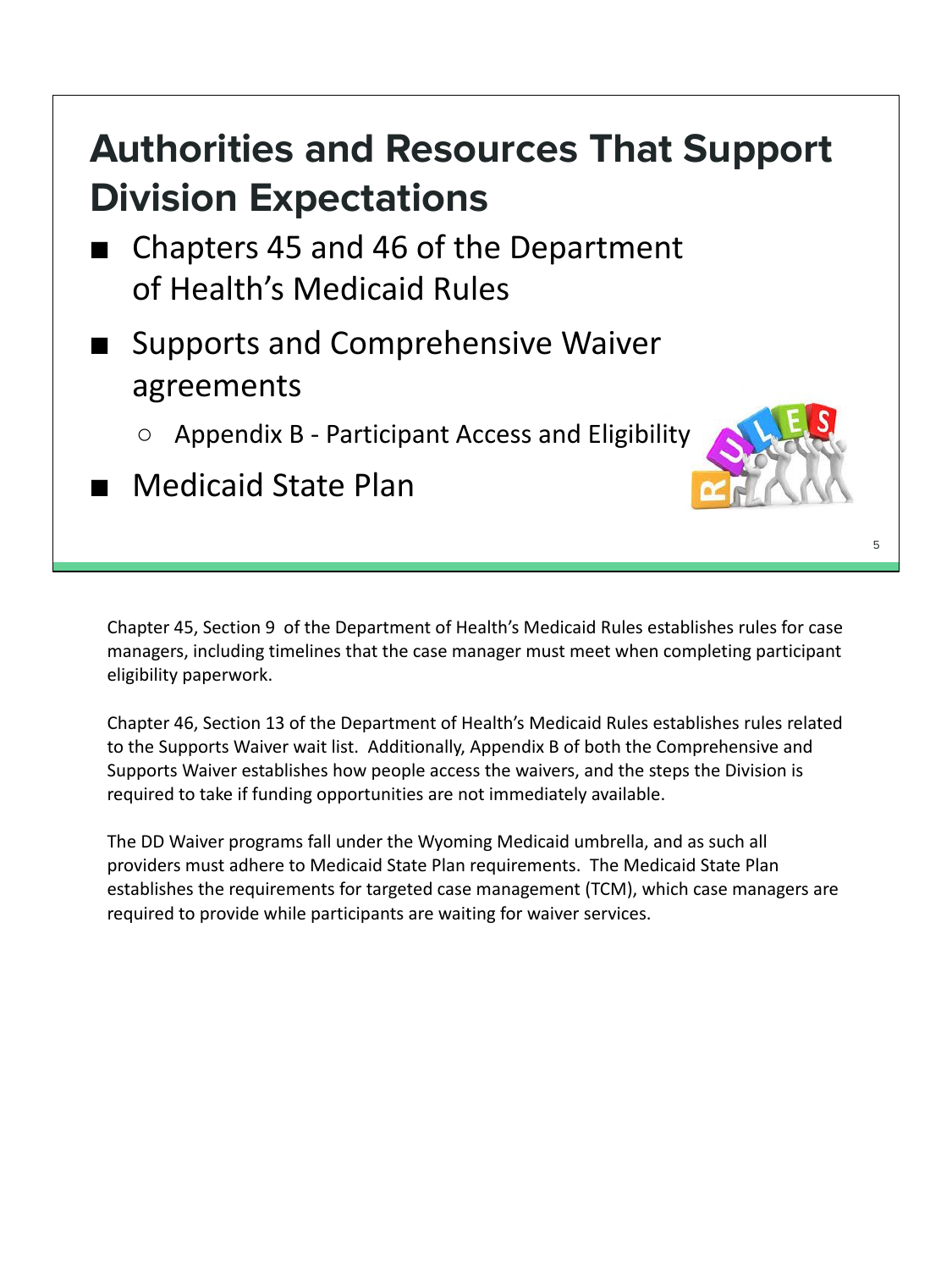

Before we get too far into the weeds, let's take a step back and review some of the important steps that will lead us to the waitlist process.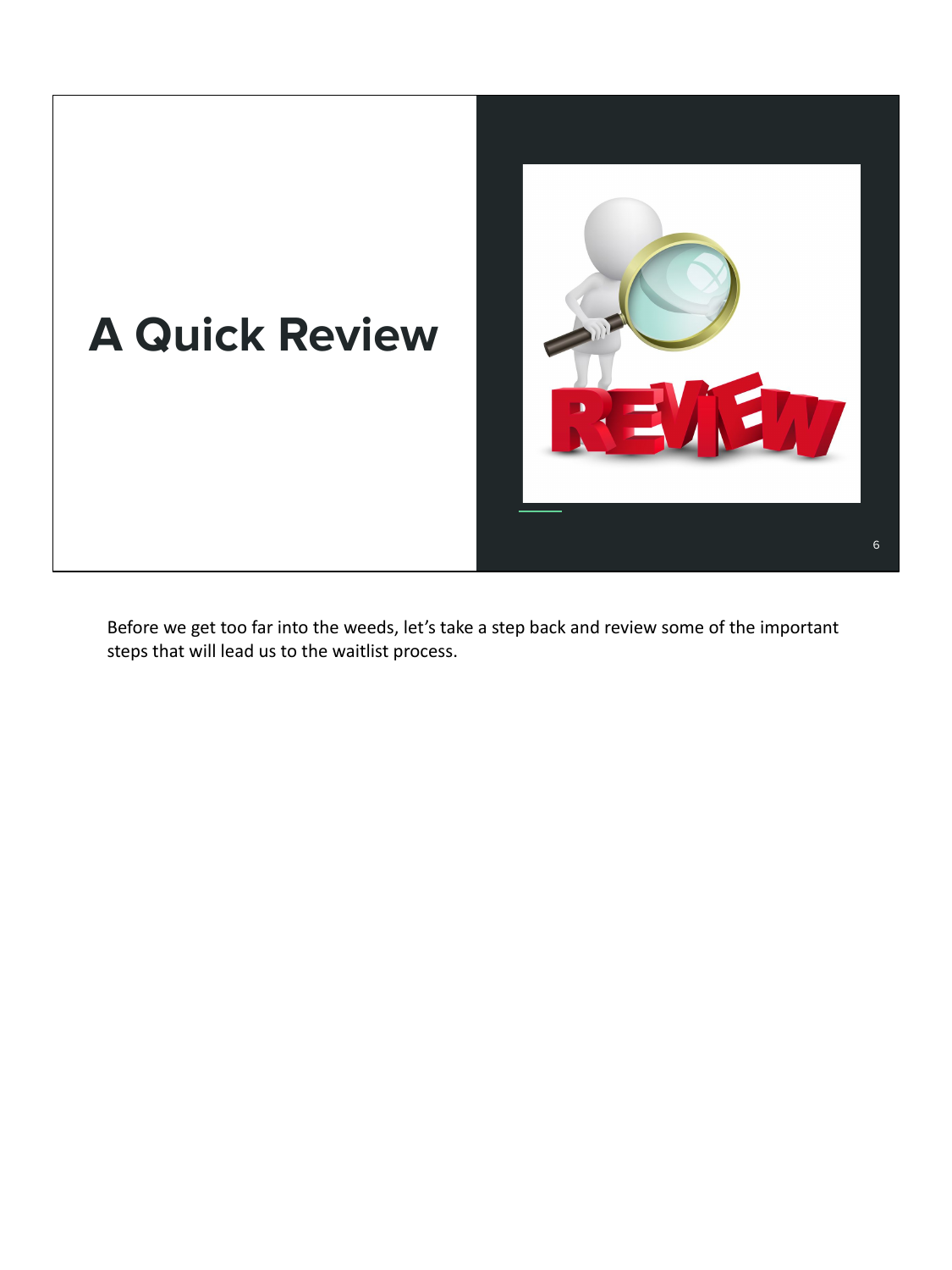### **Eligibility is the First Step**

- An individual must be determined eligible to be placed on the waitlist.
	- Citizenship and residency
	- Financial
	- Level of care
	- Clinical



7

Before a participant can be placed on the waitlist, the participant must be determined eligible for DD Waiver services. In order for a participant to be eligible for the Supports Waiver, they must:

- Meet citizenship requirements;
- Be Wyoming residents;
- Meet financial criteria, including entitlement to Supplemental Security Income or having an income at or below three hundred percent (300%) of the federal poverty level;
- Meet the level of care required for an intermediate care facility for individuals with intellectual or developmental disabilities, or, if the individual has an acquired brain injury, meet the level of care required for nursing facility services; and
- Meet the clinical eligibility requirements for an individual with a developmental or intellectual disability, or an acquired brain injury, as established in Chapter 46, Section 7.
- Medicaid Rule Chapter 45, Section 9 requires case managers to submit an applicant's eligibility paperwork within thirty (30) days of being selected as the case manager.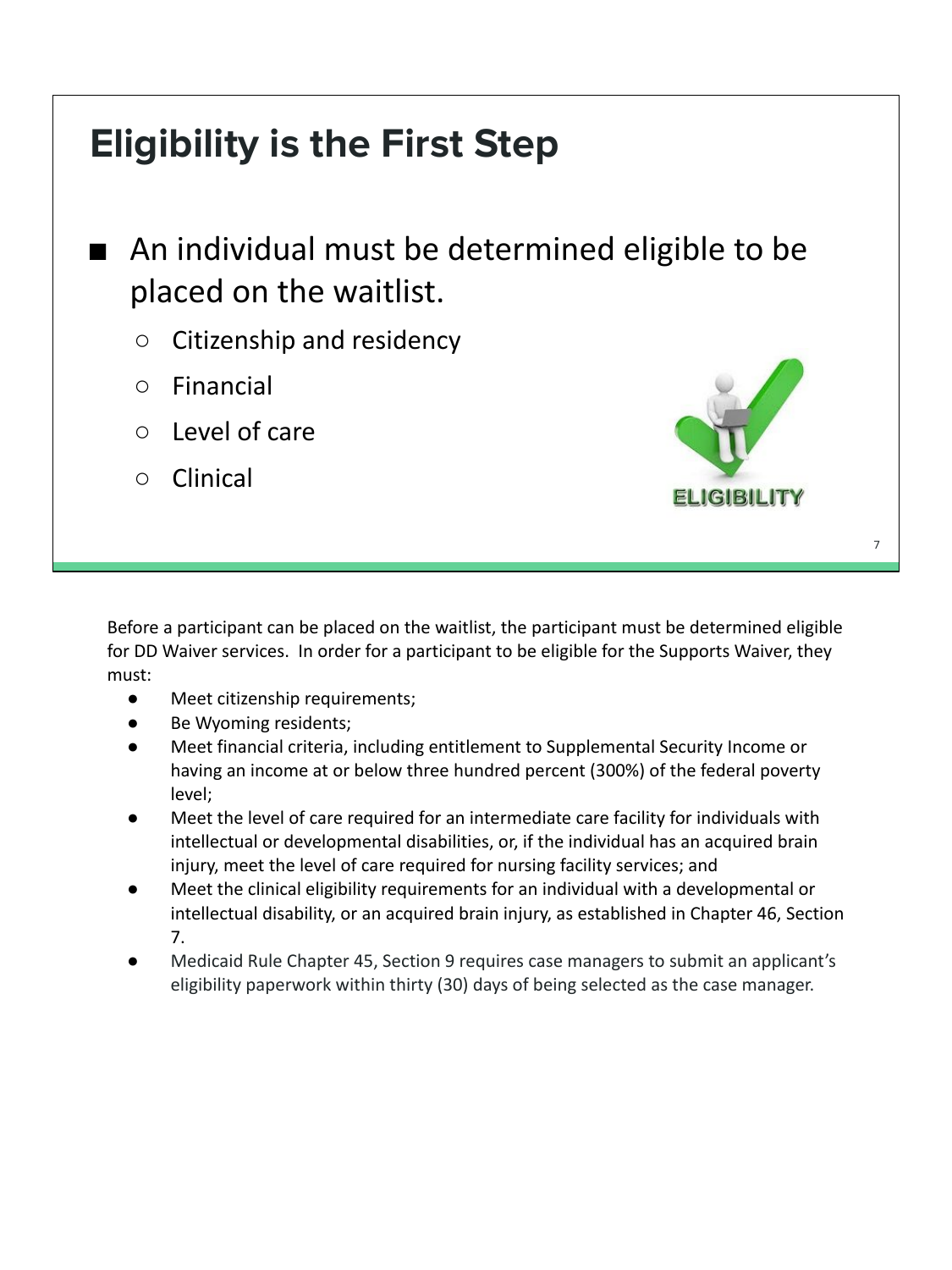#### **Division Notification of Eligibility**

- Upon placement on the waitlist, Division will mail a letter to the participant or legally authorized representative.
	- Letter is also placed on file in EMWS, Letter History
- The individual budget amount (IBA) is not available at this point in process.

8

Once an individual is determined eligible, they will receive notification from the Division that they have been placed on the waitlist. This notification will be mailed to the individual directly or to their legally authorized representative, if they have one. This notification will also be uploaded into the Electronic Medicaid Waiver System (EMWS), so case managers should look for this letter in the *Letter History* a couple of weeks after they submit the individual's psychological or neuropsychological evaluation. Please be aware that this letter will not include a preliminary individual budget amount (IBA).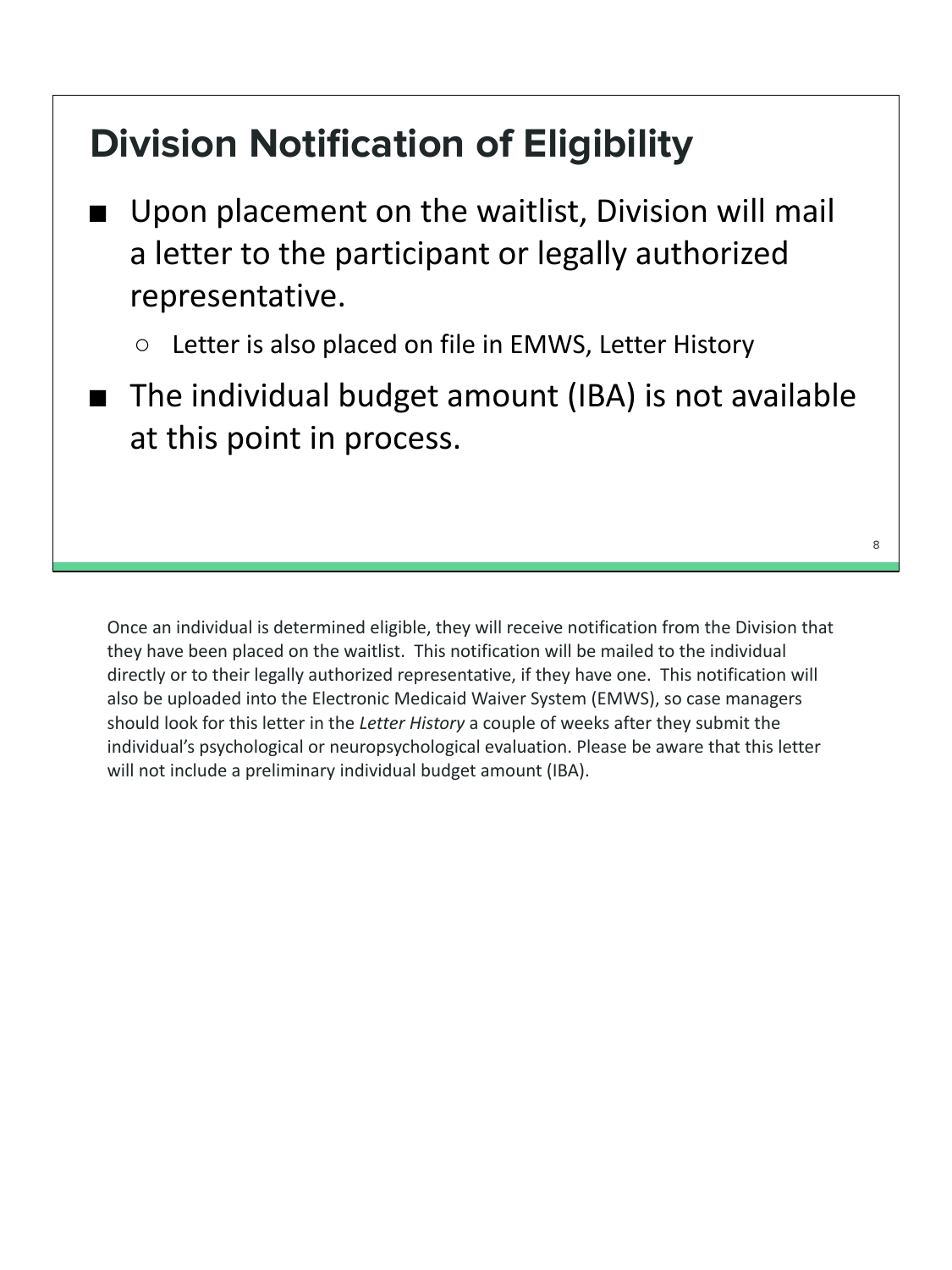

The waitlist process is established in Chapter 46, Section 13 of the Department of Health's Medicaid Rules. Case managers should be familiar with this Section and understand how the waitlist will affect the individuals who are waiting for waiver services.

As established in this Section, the Division shall maintain a Supports Waiver wait list and add additional participants to the Supports Waiver as funding is appropriated and approved by the Centers for Medicare and Medicaid Services (CMS). The wait list is for Supports Waiver services only; the Division does not maintain a wait list for the Comprehensive Waiver. The only way for a participant to be placed on the Comprehensive Waiver is through the Extraordinary Care Committee process, which we will discuss later.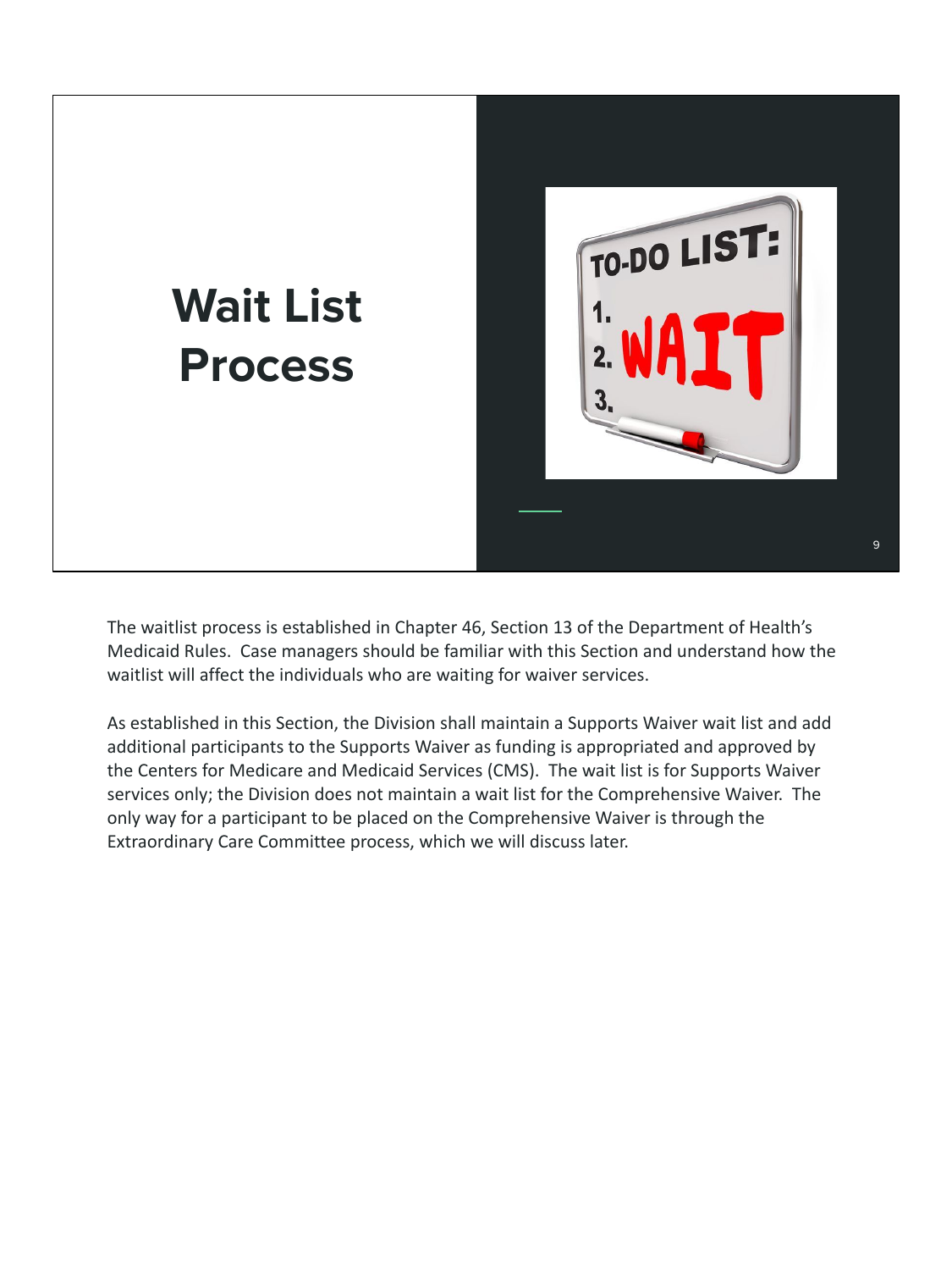#### **First Come, First Served** ■ Based on the date of eligibility determination  $rac{1}{2}$ <br> $rac{1}{2}$ Based on the date the Case Management Selection form is received by the Division, if multiple participants are determined eligible on the same date

In accordance with Chapter 46, Section 13, and as outlined in the Supports Waiver application, individuals are placed on the waitlist on a first come, first served basis, based on the date the individual was determined eligible. If more than one individual was determined eligible on the same date, the Division will use the date that the Case Management Selection form was received.

10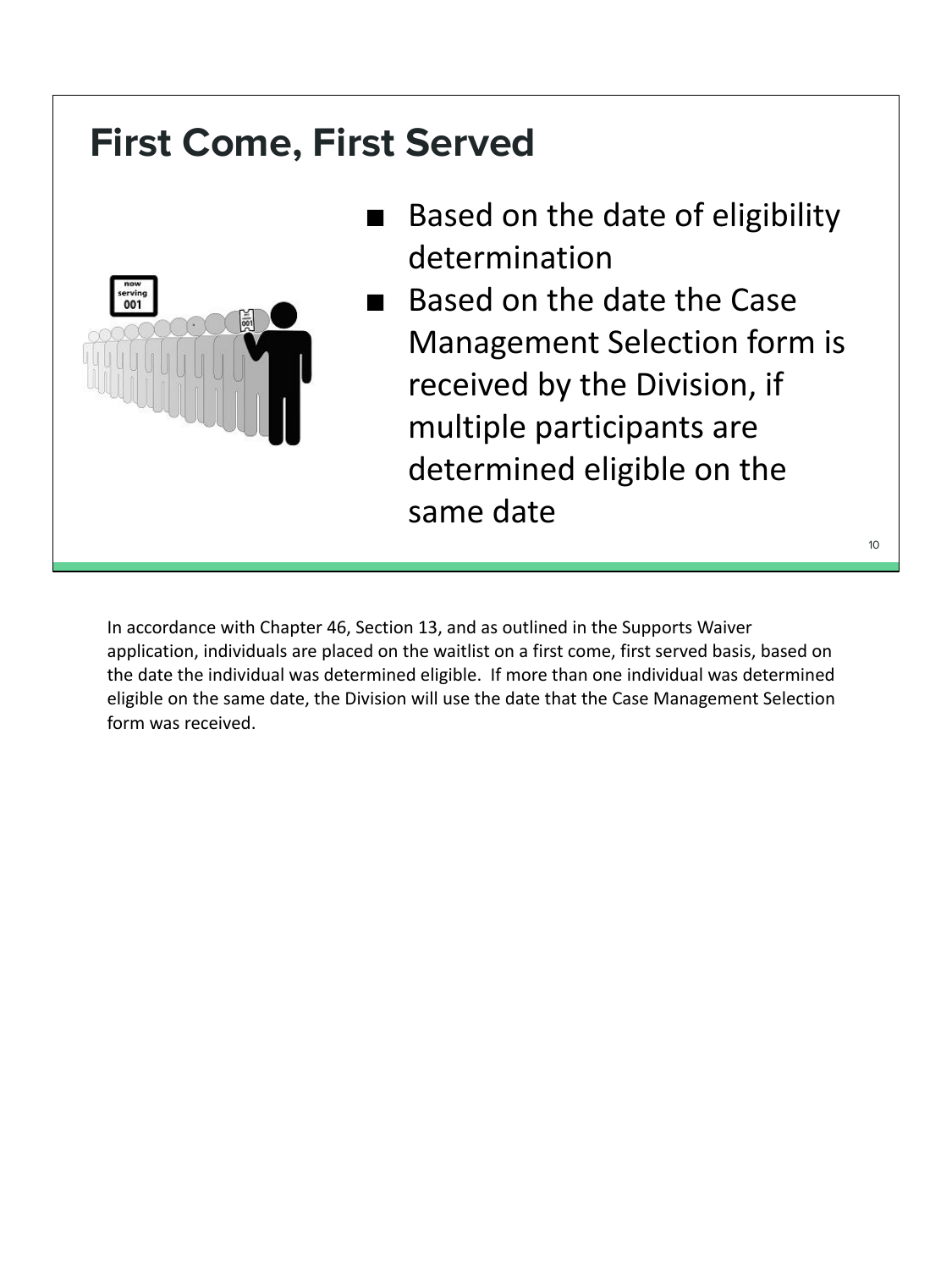#### **Reserved Capacity**

- **Transitions from state-funded institutions**
- Eligible dependents of qualified military service members
- **Emergency situations**

There are limited situations in which an individual may not be subject to the waitlist process. The Division reserves capacity on the DD Waivers for individuals who are transitioning from state funded institutions into waiver services. In these circumstances, the individual can access funding for waiver services immediately as long as they meet eligibility criteria.

In accordance with Wyoming Statute 42‑4‑120, the Division reserves capacity on the DD Waivers for qualifying dependents of active military services members.

The Division also reserves capacity on the Comprehensive Waiver for individuals who are in an emergency situation, as defined by Chapter 46, Section 14. Individuals must request a review by the Extraordinary Care Committee in order to qualify for one of these reserved capacity funding slots.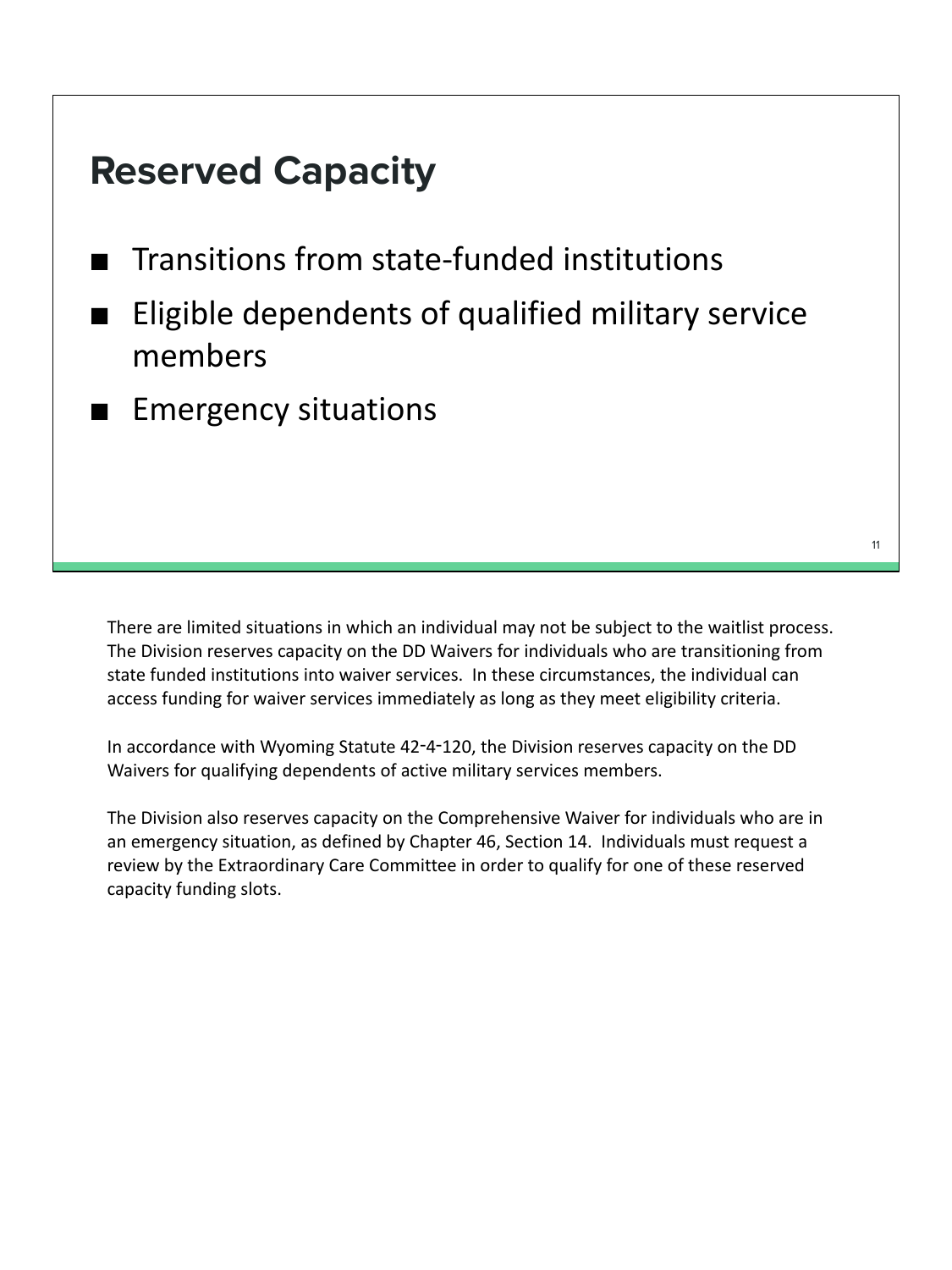#### **Emergency Cases and the Extraordinary Care Committee**

- Participants can only be funded for Comprehensive Services through ECC approval.
- IBA Methodology is used to determine the IBA.



Chapter 46, Sections 14 and 15 establish the rules related to emergency cases and the Extraordinary Care Committee, or ECC.

The Division does not maintain a wait list for the Comprehensive Waiver. The only way an eligible individual or current Supports Waiver participant can receive Comprehensive Waiver services is to meet the criteria for one of the reserved capacity categories and be approved by the ECC.

If an eligible individual or Supports Waiver participant is granted a funding slot on the Comprehensive Waiver, their IBA is determined using the approved Comprehensive Waiver IBA Methodology, which is posted on the [Public Notices, Regulatory Documents and Reports](https://health.wyo.gov/healthcarefin/hcbs/hcbs-public-notices/) page of the Division website, under the *Statistics and Reports* section. The Division also posts a Level of Service/Individual Budget Amount Matrix, which lists the IBA associated with each level of service score. Eligible individuals and Supports Waiver participants must complete an Inventory for Client and Agency Planning (ICAP) assessment in order to be assigned a Level of Service Score.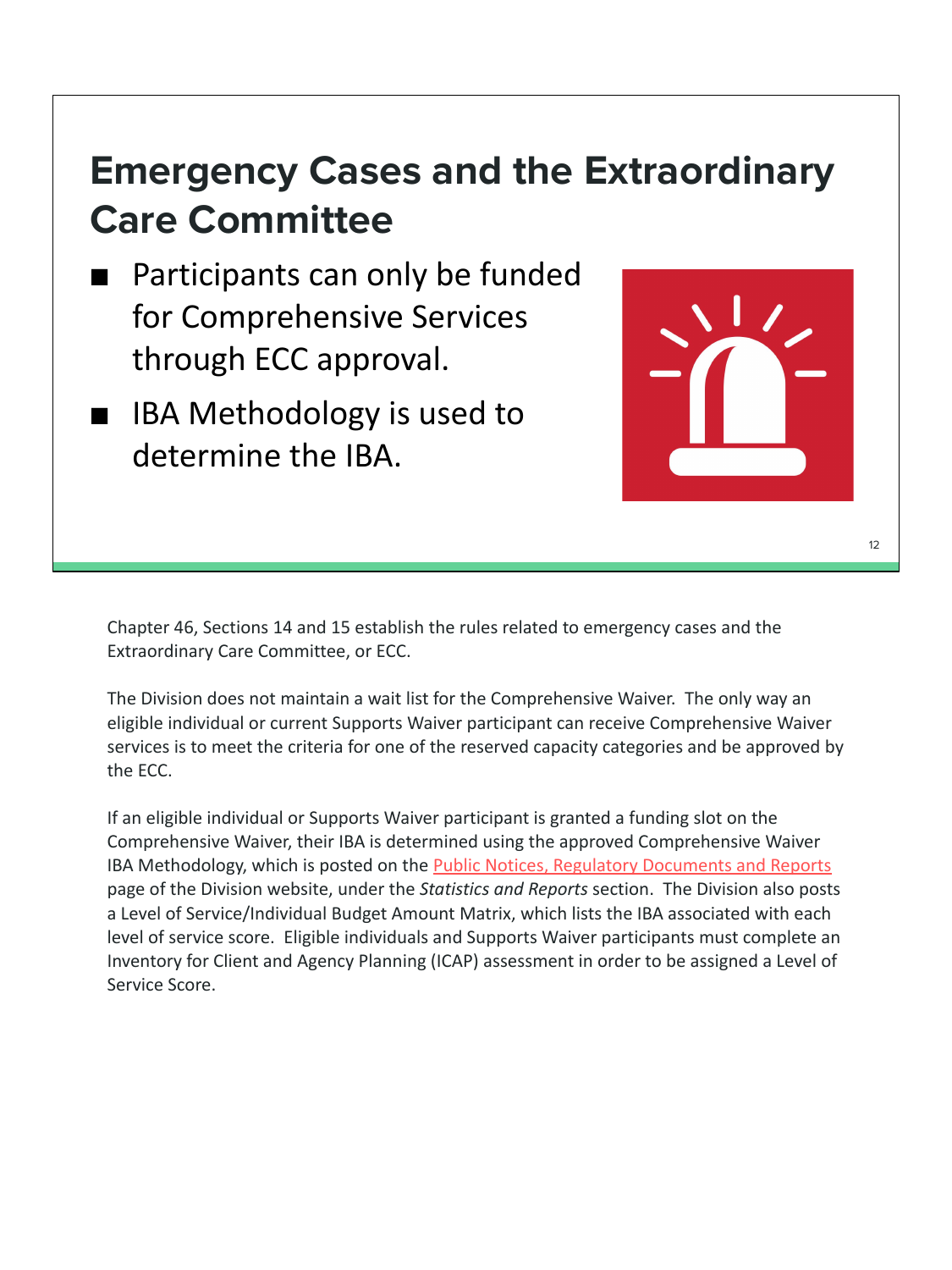## **Wait Time and Participant Status Review Monthly Summary Report** ■ Contact the area Benefits and Eligibility Specialist **How Much** Longer Do We Have to Wait?

Each month, the Division posts a Developmental Disabilities Monthly Report on the [Public](https://health.wyo.gov/healthcarefin/hcbs/hcbs-public-notices/) [Notices, Regulatory Documents, and Reports](https://health.wyo.gov/healthcarefin/hcbs/hcbs-public-notices/) page of the Division website, under the *Statistics and Reports* section. This report provides updated information on the number of participants who are currently receiving services on the DD Waivers, as well as the number of individuals who are currently waiting for these services. This report is updated monthly, and is available to the public. If an individual wants to know where they fall on the waitlist, the case manager can contact the area BES to get specific details.

13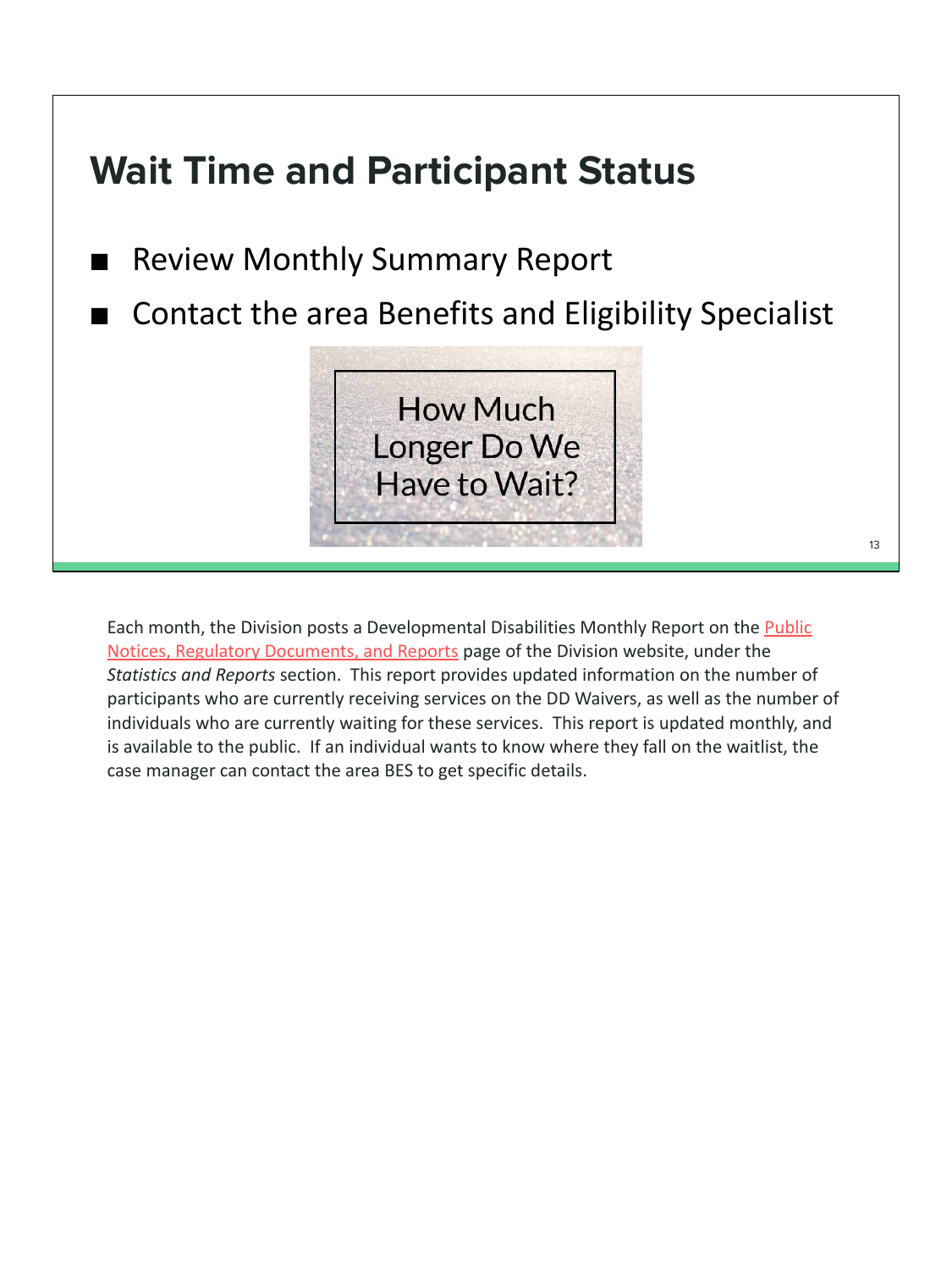### **Case Manager Responsibilities**



As we've discussed in previous trainings, case management is a lynchpin service. The case manager is the key to a participant accessing community resources while they are waiting for waiver service funding. The case manager plays a critical role in assuring that the participant receives quality services, regardless of funding source.

The case manager is responsible for supporting individuals through the eligibility determination process and supporting the individual while they are on the waiting list. Although the individual is now in a bit of a holding pattern, the case manager still has a responsibility to remain in contact with and help to locate services that support the individual.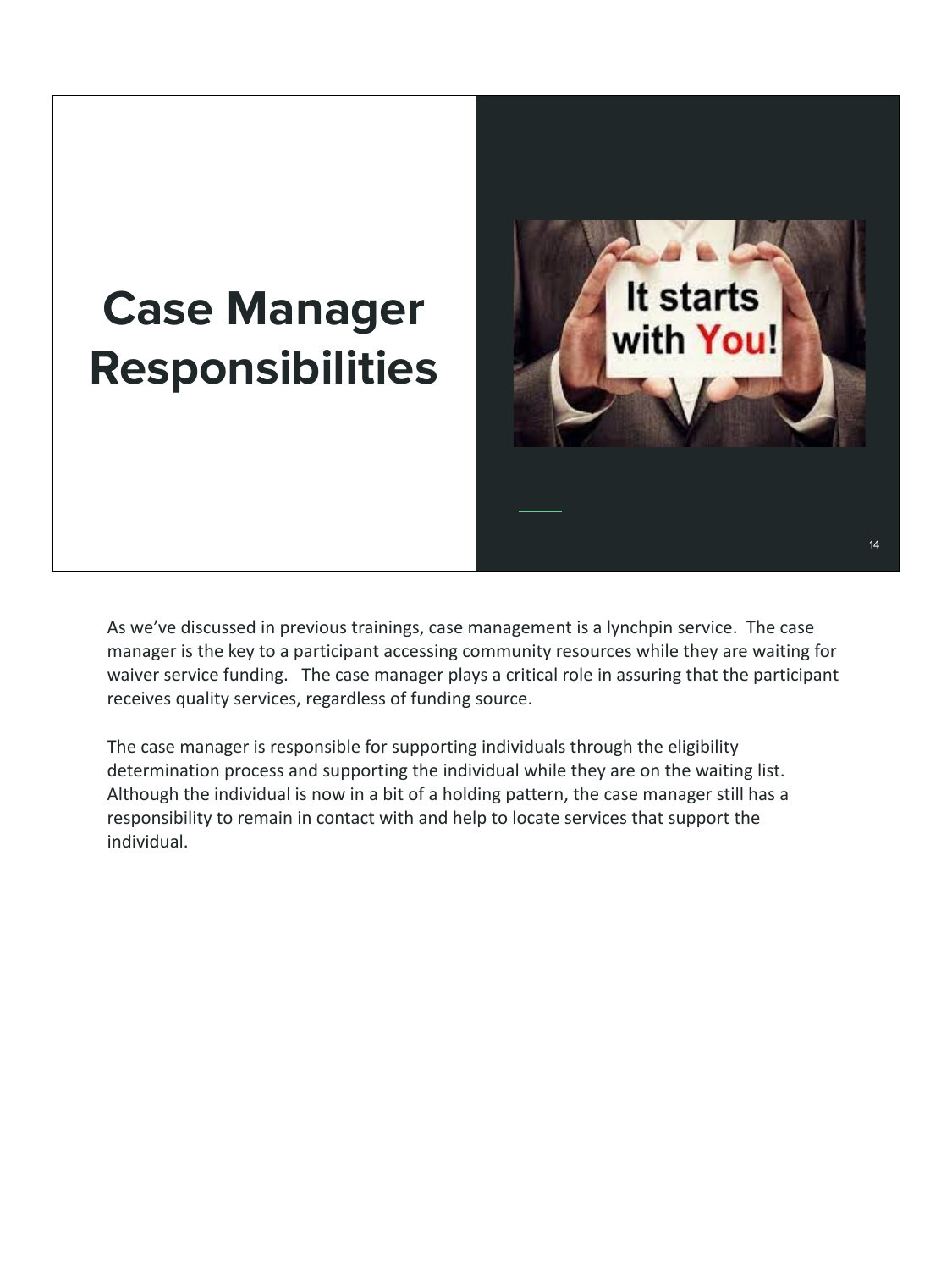

Targeted case management, or TCM, is a service that allows DD Waiver case managers to be paid for the time that they spend working with a new waiver applicant, and for the required monitoring and follow-up activities that the case manager performs while an eligible individual is waiting for services. In accordance with the Medicaid State Plan, case managers must develop and periodically revise a specific care plan in order for TCM services to be authorized. This requirement can be found in Section 3.1A of the Medicaid State Plan.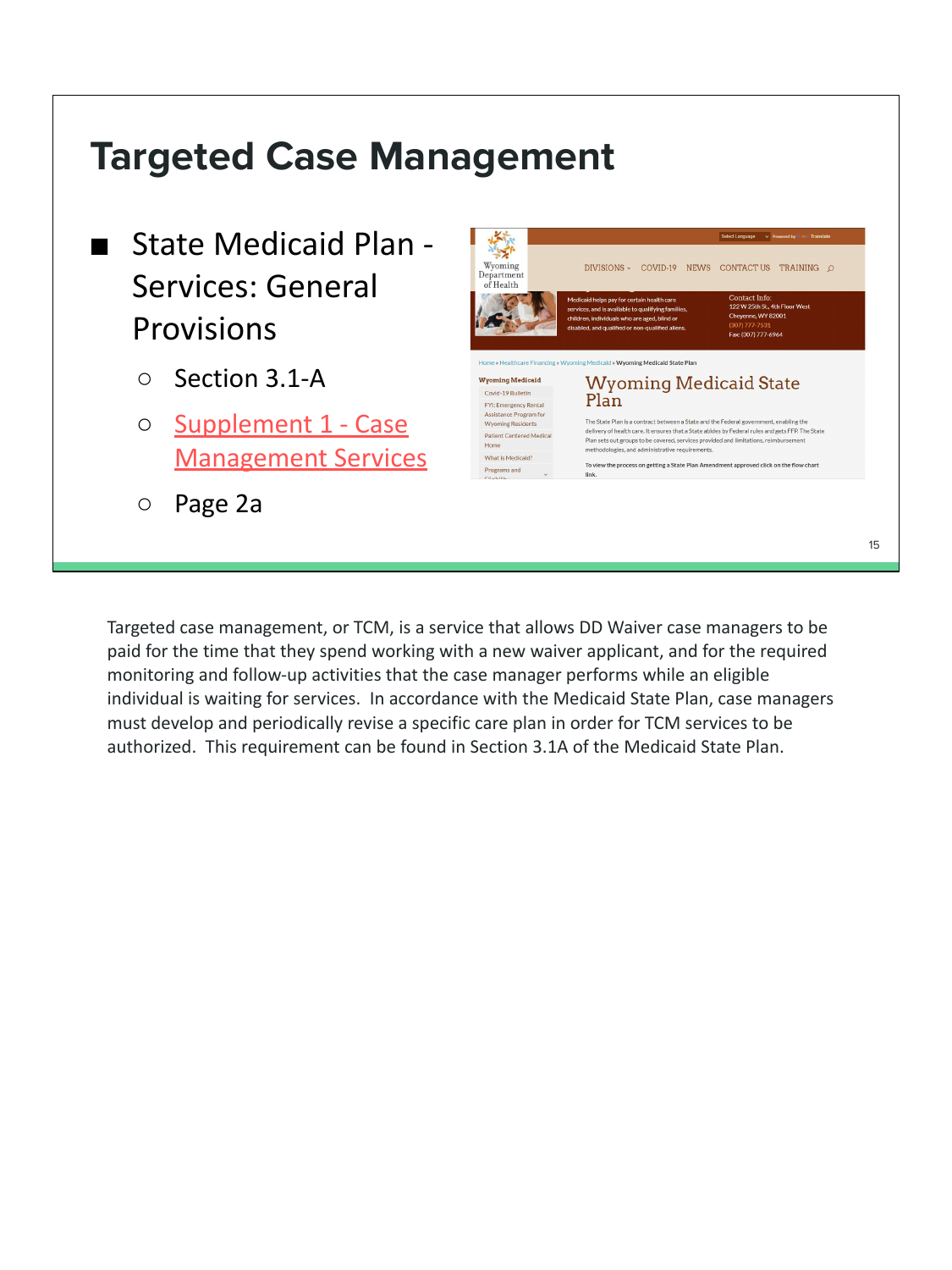#### **Targeted Case Management Services Start Right Away**

- A TCM plan of care must be developed as soon as the participant selects the case manager.
- An individual who is new to Medicaid must have TCM added to their case before eligibility assessments can be billed.

The case manager is responsible for developing a TCM plan of care and providing TCM services once they submit the Case Management Selection form to the Division. If an applicant is not a current Medicaid client, they will need to have a TCM case in order for the provider who conducts the applicant's psychological or neuropsychological evaluation to be paid for the evaluation.

TCM services are clearly outlined in the Comprehensive and Supports Waiver Service Index. For more information visit the [Service Definitions and Rates page](https://health.wyo.gov/healthcarefin/hcbs/servicesandrates/) of the Division's website.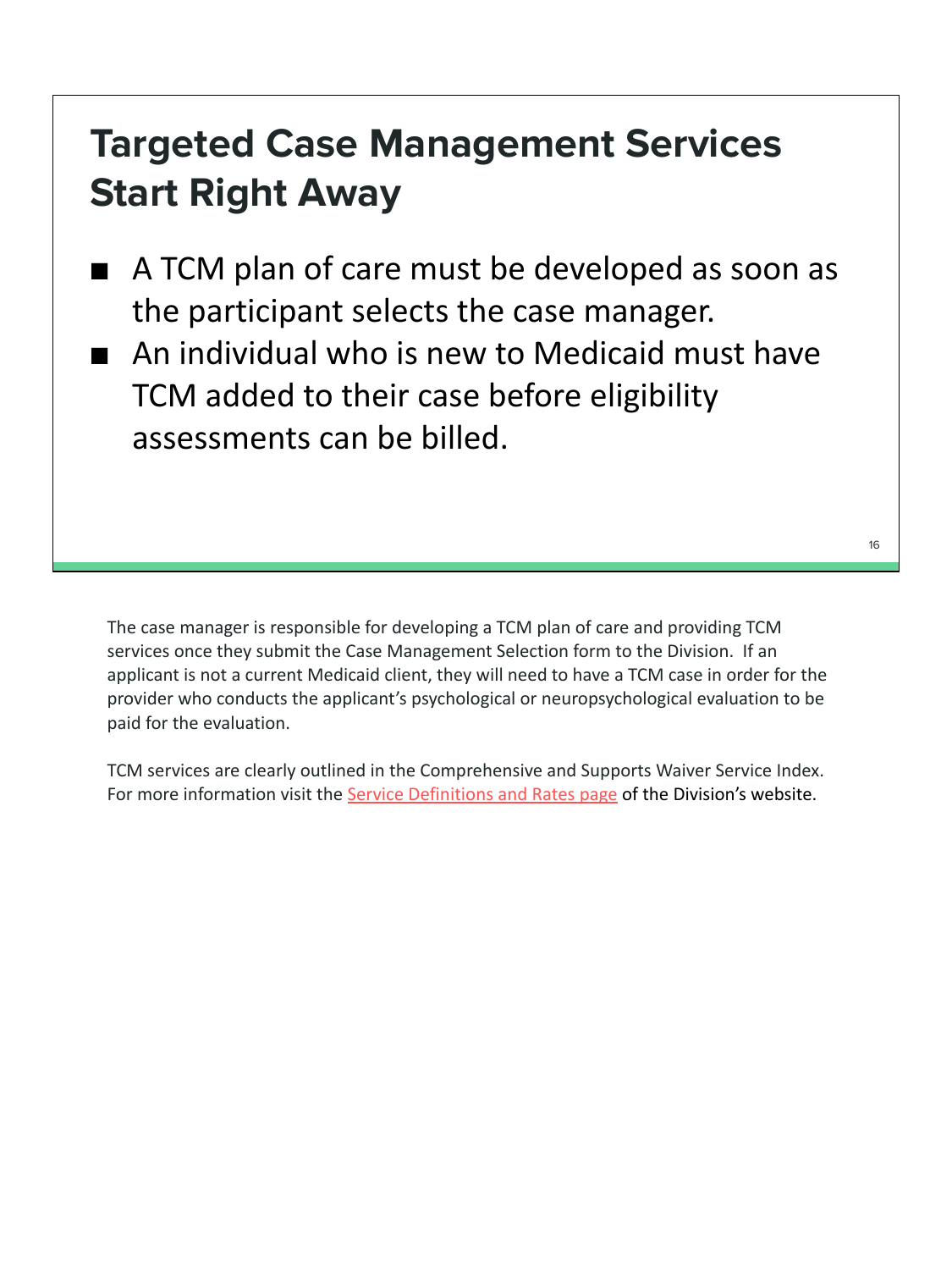#### **Importance of the TCM Plan of Care**

**Accountability** 

#### ■ Billing

- Case manager work
- Eligibility assessments
- Contact

In the past, case managers have often opted to waive TCM services, and instead have supported applicants and eligible individuals without charging for these services; however, case managers don't have the authority to waive this service. TCM services are extremely important to individuals who have been placed on the waitlist, and the TCM plan of care is the mechanism that holds case managers accountable to these services.

TCM billable activities are outlined in the DD Waiver Service index, and include:

- Gathering information;
- Connecting providers with the applicant through calls and appointments;
- Monitoring and follow up on the TCM plan of care;
- Making referrals;
- Advocacy; and
- Crisis intervention

During the provision of TCM, contact with the applicant or individual waiting for services is critical. Case managers must document and update the TCM plan of care to reflect support changes that have occurred in the participant's life. It is important that a valid and current address is on file for the participant at all times, as notification of funding opportunities will be sent by mail, and opportunities could be missed if the participant's address is not current. Additionally, if an individual relocates, service availability may change. Case managers should assist with locating the community resources that will meet the needs of the individual while they are waiting for services. Depending on the amount of time an individual remains on the waitlist, they may experience status changes other than a location. Unfortunately, individuals may experience adversities requiring long term stays in an institutional setting, incarceration,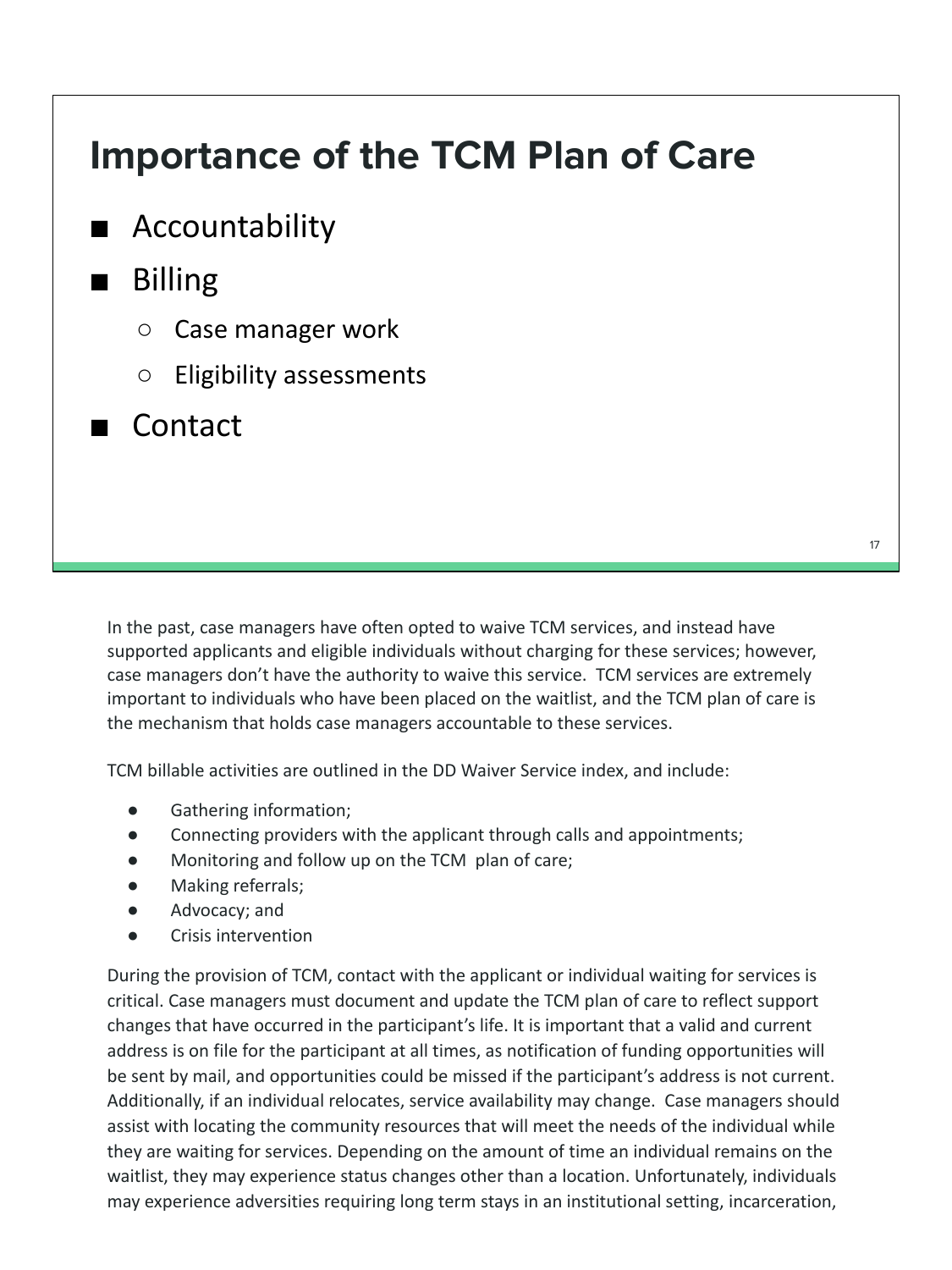or even death. Changes in the individual's status must be updated to ensure the waitlist is accurate and that funding opportunities are being offered to individuals who are still eligible and need services.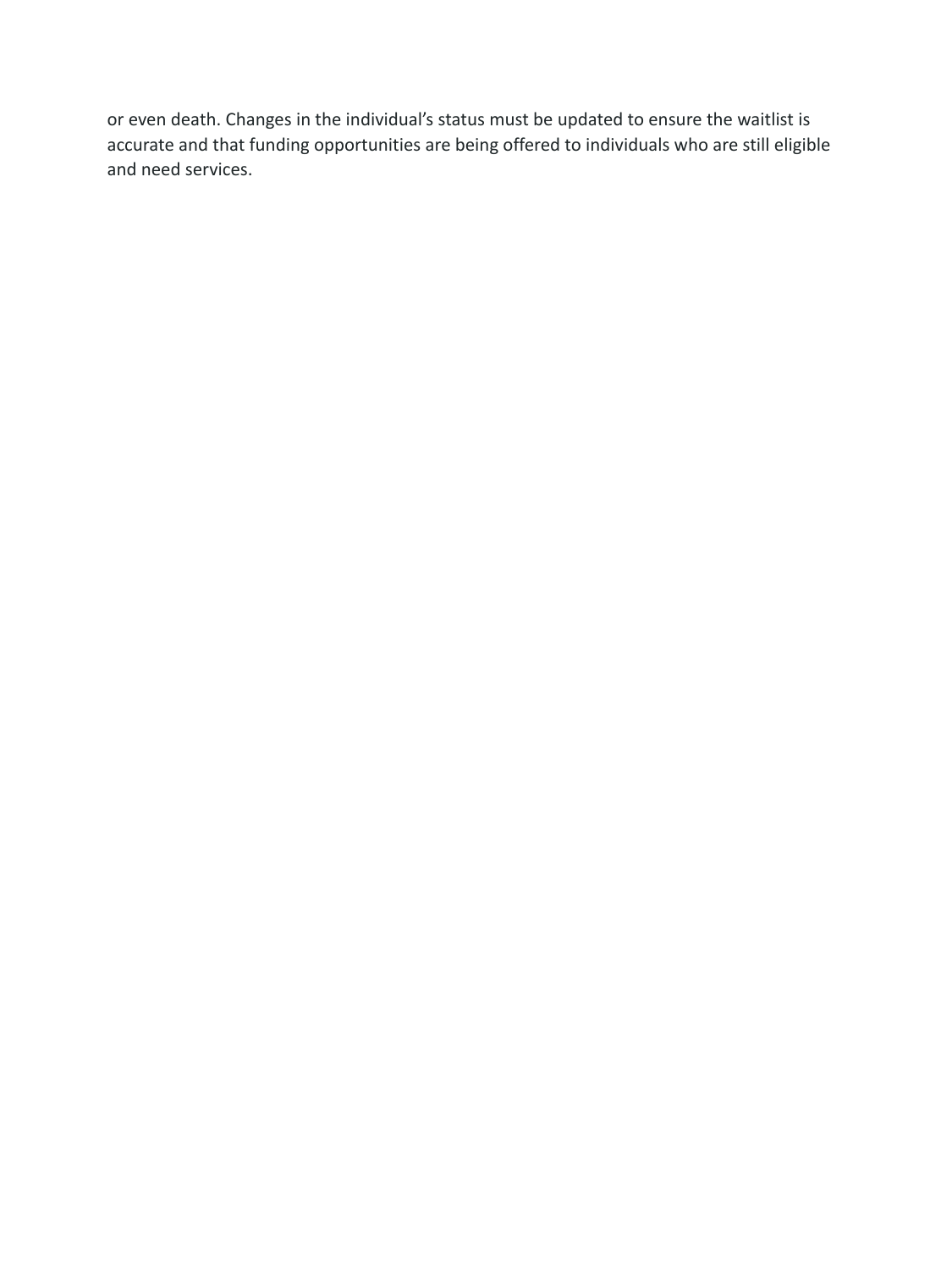#### **TCM Plan of Care Requirements**

- General demographic information
- Basic description of individual's support needs
- Case manager support plan
- Required signatures
- Submitted within 30 calendar days

The Medicaid State Plan establishes specific requirements for the TCM plan of care:

- General demographic information, such as the individual's address, phone number, and birthdate;
- A basic description of the individual's support needs in the areas of medical, social, education or employment, and other areas that have been identified; and
- A case manager support plan, which includes how often the case manager will check in or visit, and how the individual or their support team can contact the case manager.

A valid and complete TCM plan of care will include the participant, legally authorized representative (if applicable), and case manager signatures. These signatures indicate that the parties are aware of the contents of the plan, the actions steps, and the obligation to remain in contact and make updates in a timely manner.

A TCM plan of care must be submitted in EMWS within 30 calendar days of the applicant selecting a case manager. Case managers who fail to submit the necessary TCM plan of care may be subject to corrective action and may jeopardize the applicant's position on the waitlist.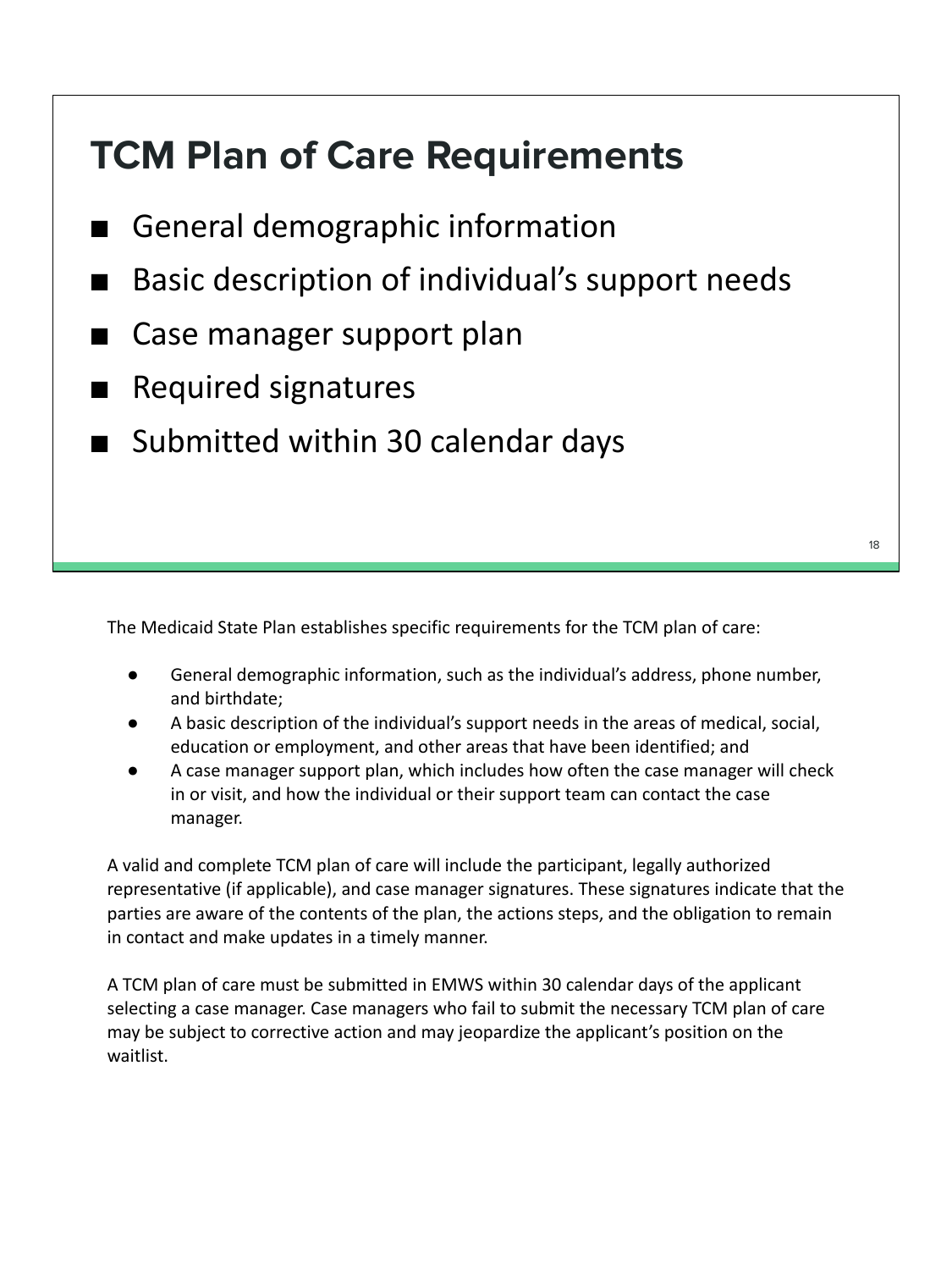| <b>TCM Plan of Care Template</b>                                                                                                                                                                                                                                                                                   |                                                    |                                                                                          |  |  |  |  |  |  |  |  |
|--------------------------------------------------------------------------------------------------------------------------------------------------------------------------------------------------------------------------------------------------------------------------------------------------------------------|----------------------------------------------------|------------------------------------------------------------------------------------------|--|--|--|--|--|--|--|--|
| TCM PLAN OF CARE<br><b>Participant Legal Name:</b><br><b>Physical Address:</b>                                                                                                                                                                                                                                     | <b>Case Manager:</b><br>Medicaid #:                | $\blacksquare$ Found on HCBS<br><b>Document Library</b><br><b>DD</b> Forms<br>$\bigcirc$ |  |  |  |  |  |  |  |  |
| Same as Physical<br><b>Mailing Address:</b><br><b>Phone Number:</b><br>$\Box$ Home<br>$\Box$ Cell<br>$\square$ Work<br><b>Support Needs:</b><br>For each category, briefly describe the participant's support needs. Describe how these needs may be met through<br>natural supports or other non-waiver services. | <b>Birth Date:</b><br>٠<br><b>Plan Start Date:</b> | Must be uploaded in<br><b>EMWS</b><br>T2023 - \$8.00/15 Minutes<br>$\circ$               |  |  |  |  |  |  |  |  |

To help case managers develop and maintain the TCM plan of care, the Division has developed a simple TCM Plan of Care template, which can be found on the **[HCBS Document](https://health.wyo.gov/healthcarefin/hcbs/document-library/)** [Library](https://health.wyo.gov/healthcarefin/hcbs/document-library/) page of the Division website, under *DD Forms* tab. This template must be completed and uploaded into EMWS for each individual for whom a case manager provides and bills for TCM activities. Case managers can only bill for TCM from the time TCM is added to a plan of care forward. TCM services provided prior to the start date listed on the plan of care will not be compensated.

Case managers must use the billing code T2023 when submitting claims for TCM. The reimbursement rate for TCM is \$8 per 15 minute unit.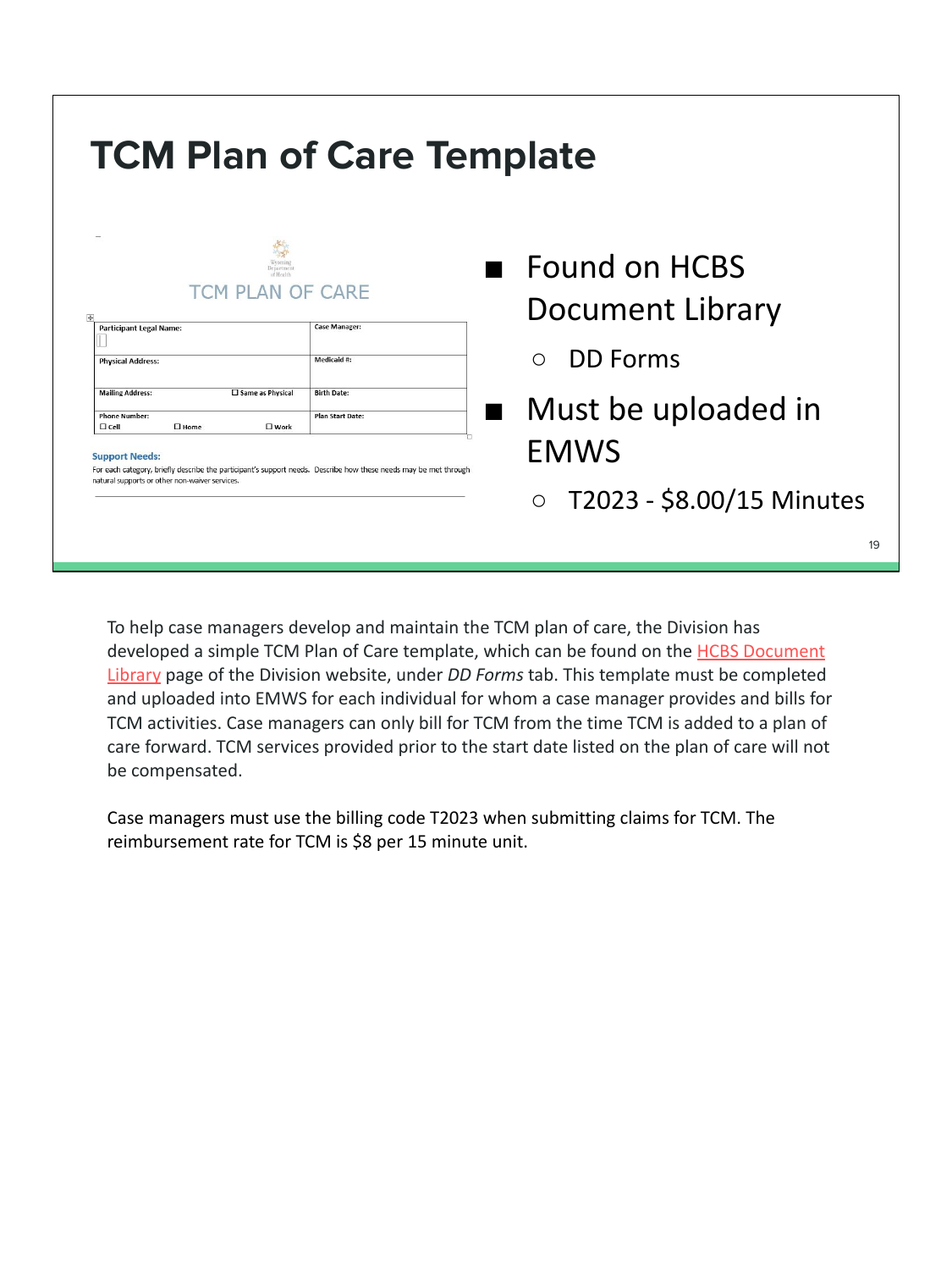| <b>TCM in EMWS</b>                                                                  |           |                                                        |                           |                                                                                                                         |                               |                        |                          |    |   |  |  |
|-------------------------------------------------------------------------------------|-----------|--------------------------------------------------------|---------------------------|-------------------------------------------------------------------------------------------------------------------------|-------------------------------|------------------------|--------------------------|----|---|--|--|
| <b>Waiver Links</b><br>"Case                                                        |           | Targeted Case Management                               |                           |                                                                                                                         |                               |                        |                          |    |   |  |  |
| - Waiver<br>- Participant<br>" Contacts<br>"Associated Users<br>* Plan Enrollments  | End Date: | <b>Add New TCM</b><br>can be allocated.<br>Start Date: |                           | To add a new TCM, enter the fields and click 'add'. The dates should be no longer than one year and only 10 units/month |                               |                        |                          |    |   |  |  |
| "Level Of Service<br>" Letter History<br>* Document Library<br>" Assessment History |           | Units Allocated:<br>Add                                |                           |                                                                                                                         |                               |                        |                          |    |   |  |  |
| "Supplemental Requests<br>- Processes                                               |           | <b>TCM History</b>                                     |                           |                                                                                                                         |                               |                        |                          |    |   |  |  |
| "Targeted Case Management<br>"Notes                                                 |           | Process<br><b>TCM</b> Initiation                       | <b>Status</b><br>Complete | <b>Case Manager</b>                                                                                                     | Units Alloc Start Date<br>120 | 11/15/2018 11/14/2019  | <b>End Date</b>          | PA |   |  |  |
|                                                                                     |           | <b>TCM Renewal</b><br><b>TCM Renewal</b>               | Complete<br>Complete      |                                                                                                                         | 120<br>120                    | 11/1/2019<br>11/1/2020 | 10/31/2020<br>10/31/2021 |    | × |  |  |
|                                                                                     | E.        | <b>TCM Renewal</b>                                     | PSS Review                |                                                                                                                         | 120                           | 11/1/2021              | 10/31/2022               |    | × |  |  |
|                                                                                     |           | <b>TCM Closures</b>                                    |                           |                                                                                                                         |                               |                        |                          |    |   |  |  |
|                                                                                     |           | No Records Found                                       |                           |                                                                                                                         |                               |                        |                          |    |   |  |  |
|                                                                                     |           |                                                        |                           |                                                                                                                         |                               |                        |                          |    |   |  |  |
|                                                                                     |           |                                                        |                           |                                                                                                                         |                               |                        |                          |    |   |  |  |
|                                                                                     |           |                                                        |                           |                                                                                                                         |                               |                        |                          |    |   |  |  |

In order for a case manager to receive payment for TCM, they must have an associated prior authorization number(PA). PAs are generated in EMWS when the case manager:

- Selects the *Targeted Case Management* link in the left hand navigation bar.
- Adds the start date of the TCM services on the *Targeted Case Management* screen.
	- The start date should always start on the first day of the month in which the plan is submitted.
- Adds the end date of the TCM services.
	- The end date should always be the last day of a month
	- TCM service lines must be updated annually to ensure TCM is provided as required during the time the participant is on the waitlist
- Adds the number of units In the *Units Allocated* field.
	- The maximum number of units allowed each year is 120
- Clicks the *Add* button.

Once the information for TCM services has been added into EMWS, the case manager can select the *Targeted Case Management* link in the left hand navigation bar to access the PA. Once the PA has been created, the case manager will be able to submit their billing claims in the Benefits Management System (BMS) and receive payment for TCM. The TCM service line must be added in EMWS within one month of the TCM plan of care start date. Services provided prior to the first day of the month in which TCM is initiated in EMWS will not be compensated. For example, if the service line is added on the 10th of the December, TCM services provided prior to December 1st will not be compensated.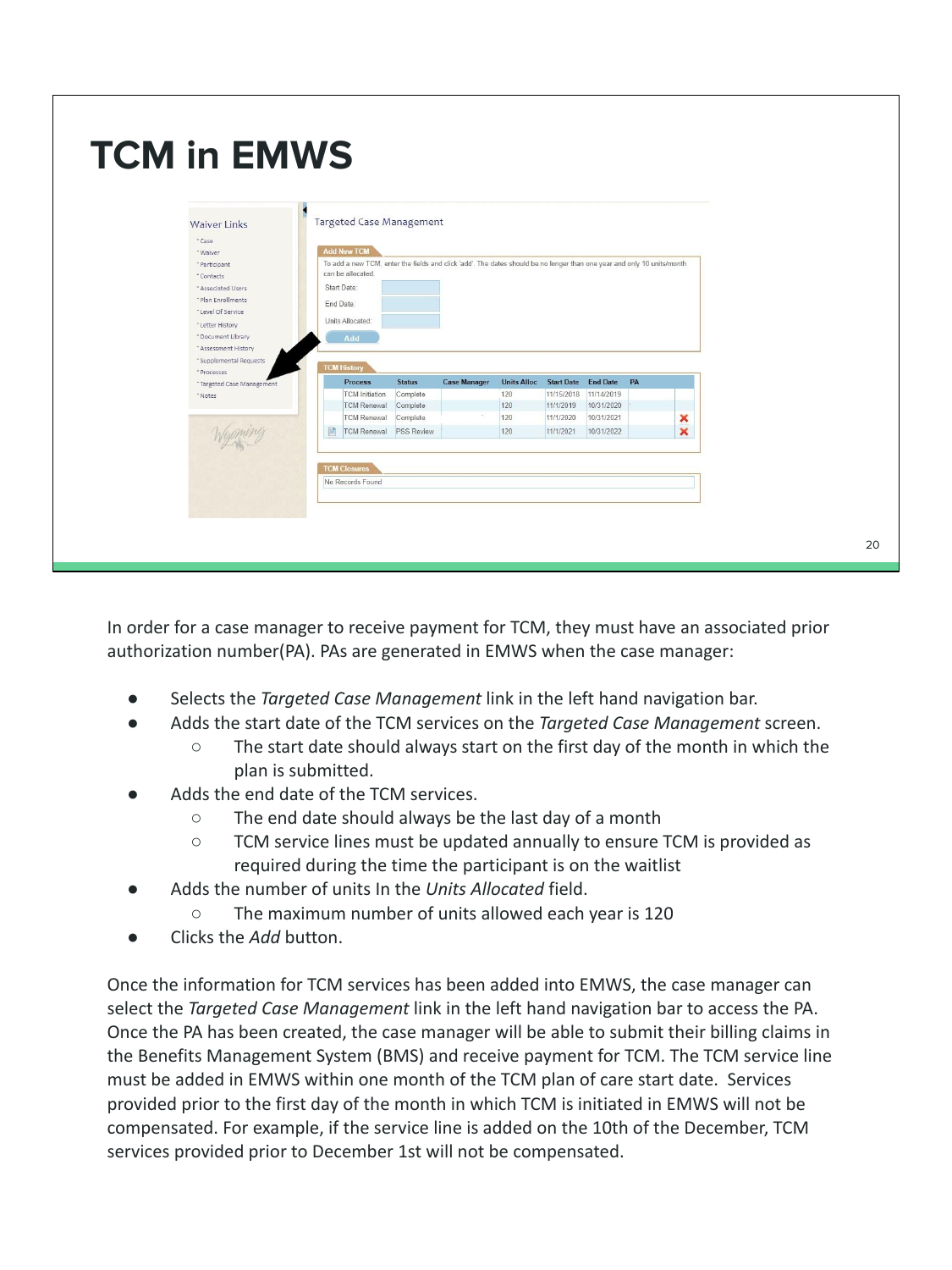#### **TCM Plan of Care Benefits**

- One-Stop Shop for participant information.
- Tool for tracking and identifying service needs, resources, and gaps.
- Can be utilized to develop the initial IPC.

A well written TCM plan of care has the potential to benefit the case manager in many ways.

The TCM plan should be a one-stop shop for all of the necessary information about an individual, including their support needs and contact information. The case manager has access to this information, as well as natural and non-waiver supports that the individual is accessing. In the event that a case manager is unable to continue to support an individual, this plan should provide all of the information necessary for a smooth transition to a new case manager.

A case manager can utilize the TCM plan of care as a tool for identifying what services and resources are available, appropriate, and enjoyable for the participant. This may give the case manager the information needed to support the individual when they are helping the individual locate waiver services and service providers once they receive funding. The TCM plan of care should be a living document, meaning that should be regularly updated to reflect changes in the participant's needs and status. The TCM plan of care should help the case manager identify gaps in needed supports, as well as demonstrate an overall strategy for how services will be designed and implemented once funding is available.

The TCM plan of care is the first step in developing a thorough and supportive IPC. Once a participant receives funding, the TCM plan of care should translate into the bones of the initial IPC, identify the necessary services, and provide the plan of care team with a basic direction for developing and implementing the most supportive and least restrictive services for the participant.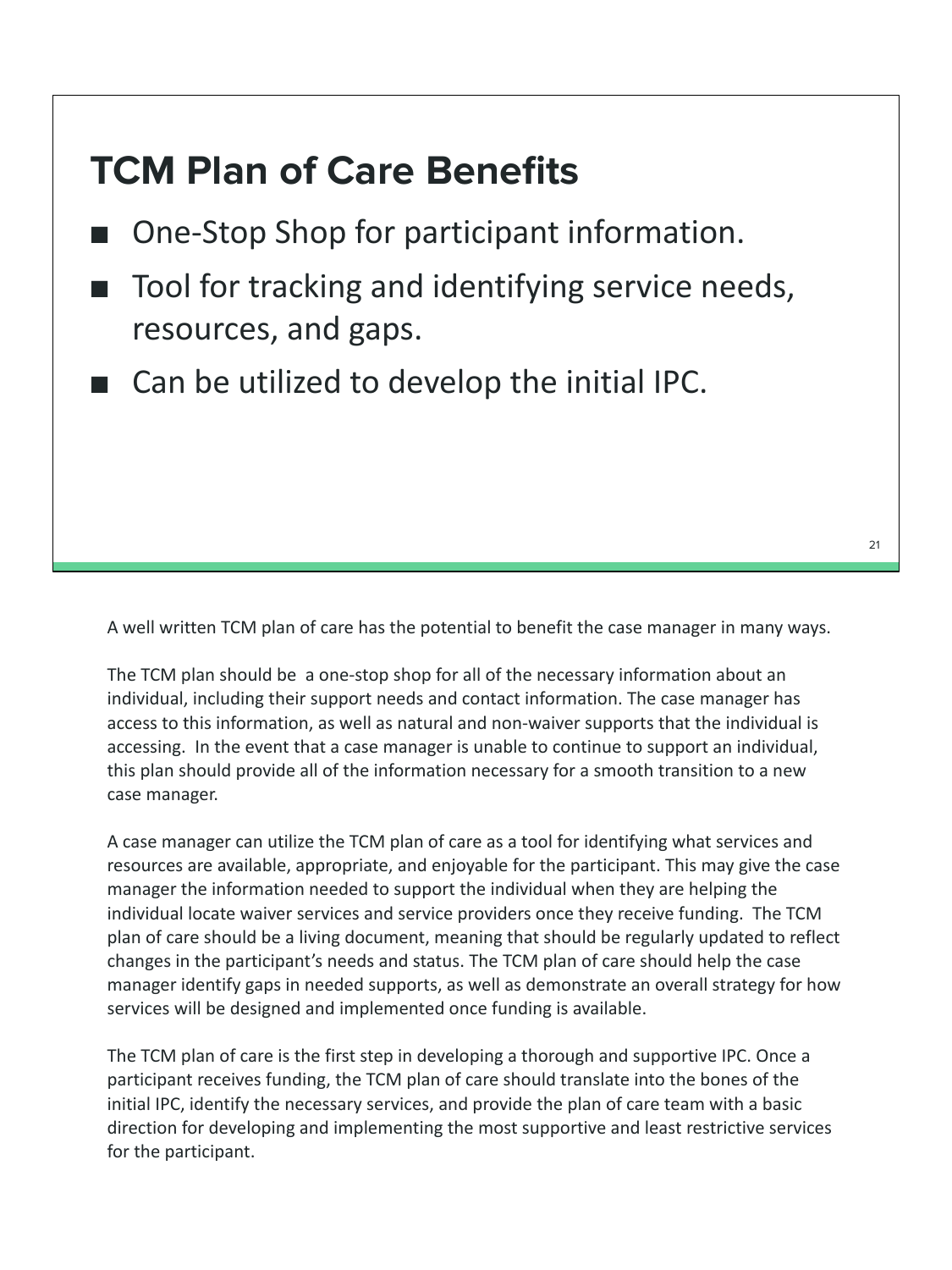### **TCM - Locating Resources**

- Employment skill development
	- Department of Workforce Service, Division of Vocational Rehabilitation
- Education opportunities
- Housing and food assistance
	- Department of Family Services, Wyoming Homeless Collaborative, local housing authority
- Wyoming 2-1-1

○ [wy211.communityos.org](http://www.wy211.communityos.org)

22

While an individual is waiting for services, the case manager is expected to help them find non-waiver services and resources to meet their needs. Available resources could include, but are not limited to school services, community action programs, and other state agency programs.

Case managers supporting individuals who are interested in working may contact the Division of Vocational Rehabilitation (DVR). If an individual is interested in higher education, the case manager may help them register for a class at the local community college or other learning institution. This might include locating and providing scholarship or grant information, or working directly with school staff to determine a viable and valuable course work path.

Additional resources, such as the Supplemental Nutrition Assistance Program (SNAP) and Emergency Food and Commodity Assistance, may be available through the Wyoming Department of Family Services (DFS). If housing is a concern, the Wyoming Homeless Collaborative or local housing authority may be able to help.

In Wyoming, 2-1-1 is a community resource haven! Just dial 2-1-1 on any phone to speak with someone about resource needs and availability in your area or go to [wy211.communityos.org](http://wy211.communityos.org) to learn more about available local resources.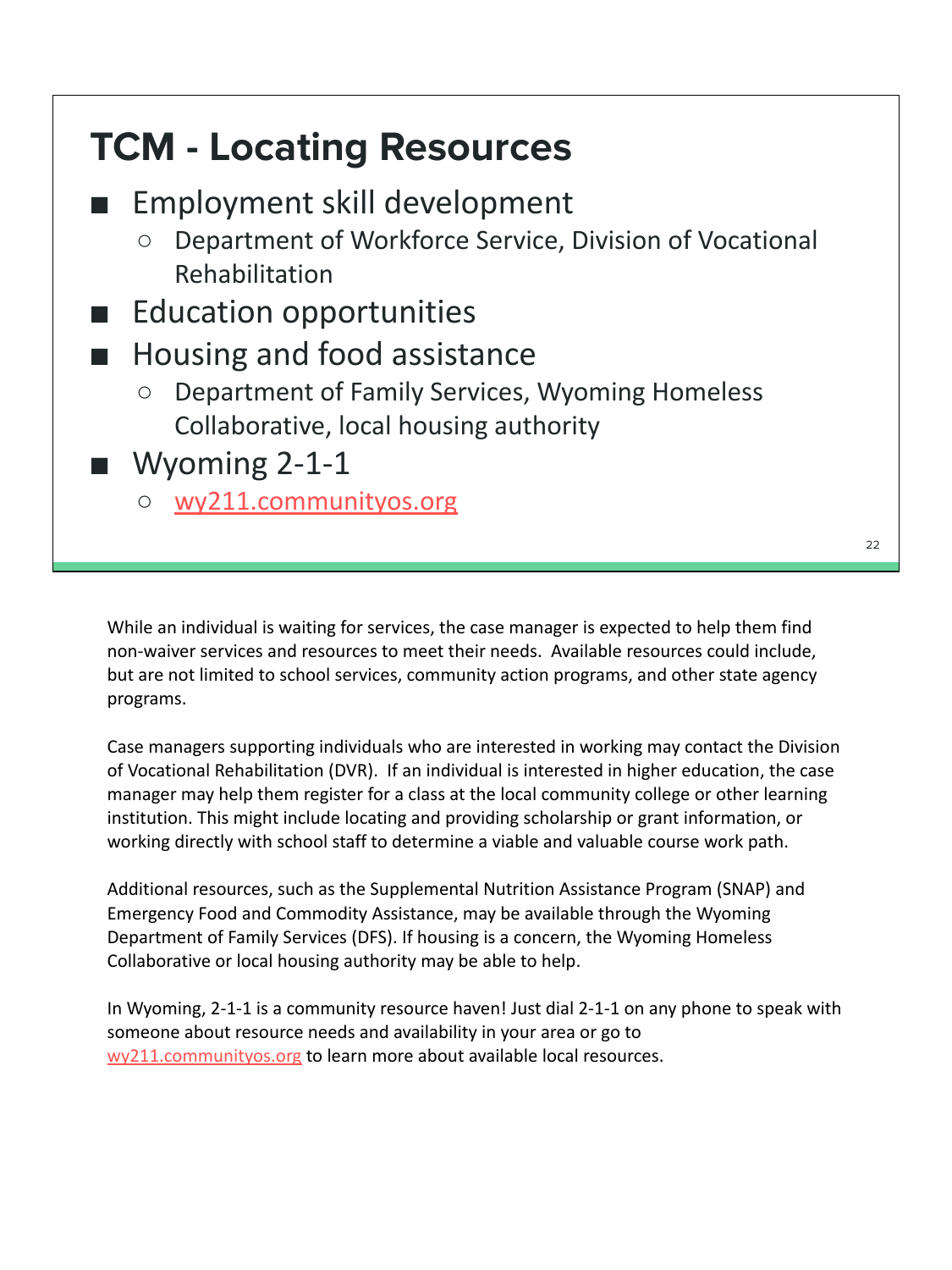

Once a funding opportunity becomes available, the individual will receive notification from the Division that includes the amount of their IBA and the date their services can start. The case manager is responsible for helping the individual verify their financial eligibility with Medicaid, if this is required. Additionally, the individual may need to undergo additional assessments to ensure that they continue to meet clinical eligibility requirements. The notification letter will include information to this effect.

Typically, individuals will receive funding for Supports Waiver services. The currently approved IBAs for the Supports Waiver can be found in Appendix B-2-a of the Supports Waiver application, which is located on the **Public Notices**, Regulatory Documents, and [Reports](https://health.wyo.gov/healthcarefin/hcbs/hcbs-public-notices/) page of the Division website, under the *Current Waivers* tab.

Case Managers will receive an email notification once the participant receives funding. This notification is provided 90 days prior to the date the funding takes effect. This gives the case manager 60 days to work with the participant and their plan of care team to choose their providers and develop the initial IPC. As a reminder, the IPC must be submitted in EMWS at least 30 days prior to the start date.

Once the IPC is in effect, the case manager will need to close the TCM line in EMWS.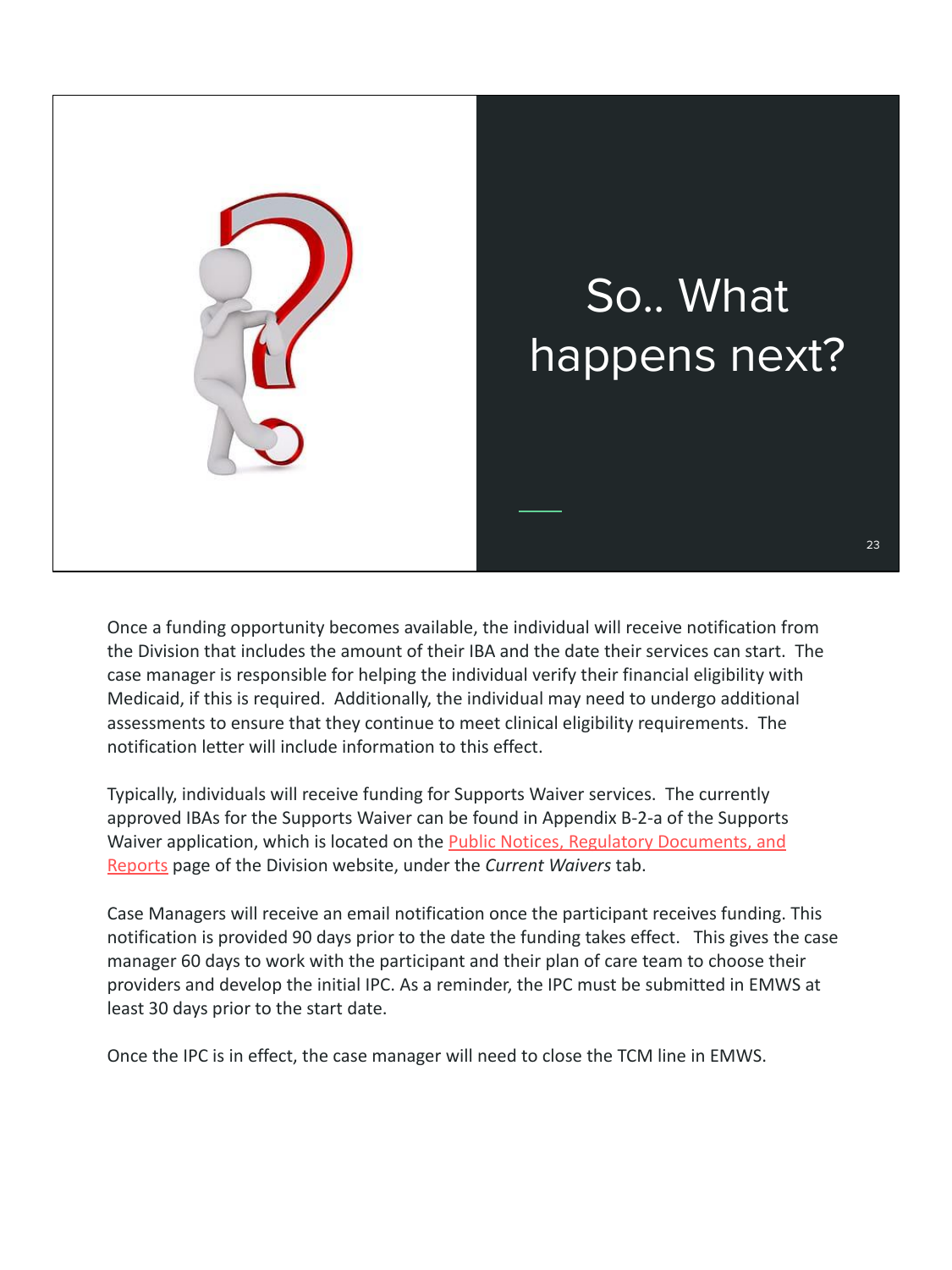# **TAKEAWAYS**

- 1. Eligible individuals may be placed on the waitlist until funding is available.
- 2. Targeted case management is required by the Medicaid State Plan.
- 3. TCM plan of care should be developed and updated regularly.
- 4. TCM identifies needs that may be met through other available resources

Before we end today, we'd like to remind case managers of the key takeaways of today's training.

- 1. Eligible individuals may be placed on the Supports Waiver waitlist before receiving funding for waiver services
- 2. Targeted Case Management services are required by the Medicaid State Plan, and are fundamental to ensuring the waitlist is accurate and individuals waiting for services are having regular contact with their case manager. This service cannot be waived.
- 3. The TCM plan of care must be developed and updated regularly, including changes to the individual's support needs and contact information.
- 4. TCM must continue until the individual receives funding for waiver services. The case manager must continue to meet with the individual to ensure their medical, social, educational, and other needs are being addressed, to the extent possible, through non-waiver services and supports.

24